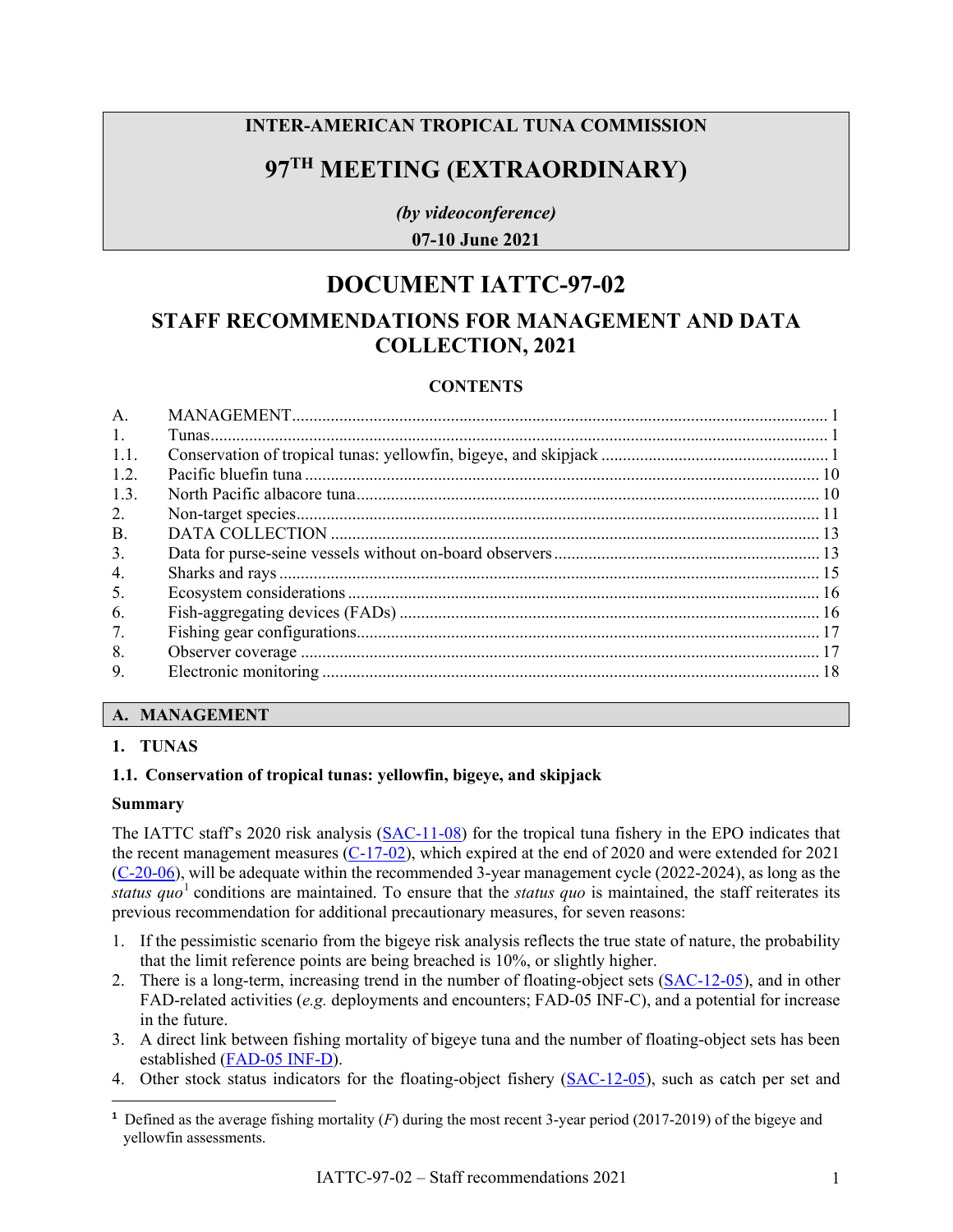average length for all three tropical tuna species, also indicate a long-term, increasing trend in fishing mortality.

- 5. The increased number of floating-object sets, and potentially FADs at sea, may jeopardize the desired effect of the current measures for the purse-seine fishery (*i.e.* maintaining fishing mortality at or below the level corresponding to MSY).
- 6. Given the lack of a stock assessment, or an alternative harvest strategy which does not require a stock assessment, for skipjack, stock status will be uncertain if fishing mortality increases beyond the *status quo* levels.
- 7. Perpetual increases in the purse seine fisheries on FADs, coupled with the impacts of other fisheries and a changing climate, is likely to continue changing the structure and dynamics of the eastern tropical Pacific ecosystem (SAC-12-13).

In 2021, the staff maintains its 2020 recommendation that **additional precautionary measures are needed to ensure that the** *status quo* **fishing mortality will not be exceeded**. There are several types of management measures that could be considered (*e.g*. measures summarized in [SAC-12 INF-B\)](https://www.iattc.org/Meetings/Meetings2021/SAC-12/Docs/_English/SAC-12-INF-B_Review%20of%20conservation%20alternatives.pdf). The staff reviewed the advantages and disadvantages of each option, as well as potential solutions to mitigate or compensate the disadvantages (*e.g.* [SAC-11 INF-M\)](https://www.iattc.org/Meetings/Meetings2020/SAC-11/Docs/_English/SAC-11-INF-M_FAD%20management%20measures.pdf). The staff also weighed the management benefits against data and infrastructure shortcomings (*i.e.* for monitoring compliance) and concluded that an extended temporal closure, based on the previous year's number of OBJ sets (only to be implemented if the *status quo* is exceeded), combined with individual-vessel daily active FAD limits, would be the best option for maintaining the *status quo* and thus prevent an increase in *F* within the management cycle. The closure would be for both OBJ and unassociated (NOA) set types, and apply to all purse-seine vessels, except those that in recent years made mostly NOA sets (vessels that have made 75% or more of their sets on unassociated schools in each of 3 of the past 5 years (2015-2019)). In addition to the measures already established in [C-17-02,](https://www.iattc.org/PDFFiles/Resolutions/IATTC/_English/C-17-02-Active_Tuna%20conservation%20in%20the%20EPO%202018-2020%20and%20amendment%20to%20resolution%20C-17-01.pdf) and extended throug[h C-20-06,](https://www.iattc.org/PDFFiles/Resolutions/IATTC/_English/C-20-06-Active_Consevation%20Tropical%20Tunas%20in%20the%20EPO%20during%202021%20Pursuant%20to%20RES%20C-20-05.pdf) these two additional precautionary measures would help control the two remaining aspects of the fishery that are not sufficiently constrained (number of OBJ sets and FADs at sea), which, if left unconstrained, will allow fishing mortality to increase [\(FAD-05](https://www.iattc.org/Meetings/Meetings2021/FAD-05a/Docs/_English/FAD-05a-INF-D_Relationship%20between%20fishing%20mortality%20and%20number%20of%20OBJ%20sets%20for%20BET%20in%20the%20EPO.pdf) INF-D). The detailed rationale for these recommended measures along with the description of the methodology used to obtain the best scientific estimate (BSE) of the total number of FAD sets is provided in Document [SAC-12-08.](https://www.iattc.org/Meetings/Meetings2021/SAC-12/Docs/_English/SAC-12-08_Managing%20the%20floating-object%20fishery.pdf)

The staff is recommending the adoption of the additional measures in a multi-year (3-year, 2022-2024) conservation package for tropical tuna in the EPO. A multi-year package is desirable because it would provide stability in the conservation measures, allow time to improve the stock assessments for bigeye and yellowfin, complete the workplan to develop an assessment for skipjack, improve the risk analysis for the tropical tuna before new management advice is needed, and to complete assessments for other stocks. In addition, a multi-year package would allow time for the Commission, its staff and stakeholders to focus on the ongoing Management Strategy Evaluation (MSE) process for tropical tunas.

## **1.1.1. Background**

In 2020, the staff conducted new benchmark assessments for bigeye and yellowfin [\(SAC-11-06,](http://www.iattc.org/Meetings/Meetings2020/SAC-11/Docs/_English/SAC-11-06_Bigeye%20tuna%20benchmark%20assessment%202019.pdf) [SAC-11-](http://www.iattc.org/Meetings/Meetings2020/SAC-11/Docs/_English/SAC-11-07_Yellowfin%20tuna%20benchmark%20assessment%202019.pdf) [07\)](http://www.iattc.org/Meetings/Meetings2020/SAC-11/Docs/_English/SAC-11-07_Yellowfin%20tuna%20benchmark%20assessment%202019.pdf). These assessments represent a fundamental change from the staff's previous 'best assessment' approach: they are the basis for a 'risk analysis', in which a variety of reference models are used to represent plausible alternative assumptions about the biology of the fish, the productivity of the stocks, and/or the operation of the fisheries, thus effectively incorporating assessment uncertainty into the management advice as it is formulated.

The staff's 2020 risk analysis [\(SAC-11-08\)](https://www.iattc.org/Meetings/Meetings2020/SAC-11/Docs/_English/SAC-11-08-REV-23-Oct-2020-MTG_Risk%20analysis%20for%20management.pdf) for the tropical tuna fishery in the EPO indicated that the recent management measures [\(C-17-02,](http://www.iattc.org/PDFFiles/Resolutions/IATTC/_English/C-17-02-Active_Tuna%20conservation%20in%20the%20EPO%202018-2020%20and%20amendment%20to%20resolution%20C-17-01.pdf) extended through 2021 with [C-20-06\)](https://www.iattc.org/PDFFiles/Resolutions/IATTC/_English/C-20-06-Active_Consevation%20Tropical%20Tunas%20in%20the%20EPO%20during%202021%20Pursuant%20to%20RES%20C-20-05.pdf) were adequate in the short term (see Document [SAC-11-15\)](https://www.iattc.org/Meetings/Meetings2020/SAC-11/Docs/_English/SAC-11-15-MTG_Staff%20recommendations%20to%20the%20Commission.pdf). Although the staff did not recommend changes in the numbers of closure days, the staff recommended additional measures to prevent fishing mortality from increasing beyond the *status quo* levels due to precautionary reasons (see Document [SAC-11 INF-M\)](https://www.iattc.org/Meetings/Meetings2020/SAC-11/Docs/_English/SAC-11-INF-M_FAD%20management%20measures.pdf). From November 30 to December 4, 2020, the 95<sup>th</sup> Meeting of the IATTC produced no consensus on the adoption of additional precautionary measures recommended by the staff, which prevented the adoption of conservation and management measures for the tropical tunas in 2021 and beyond. An extraordinary 96<sup>th</sup> meeting of the Commission was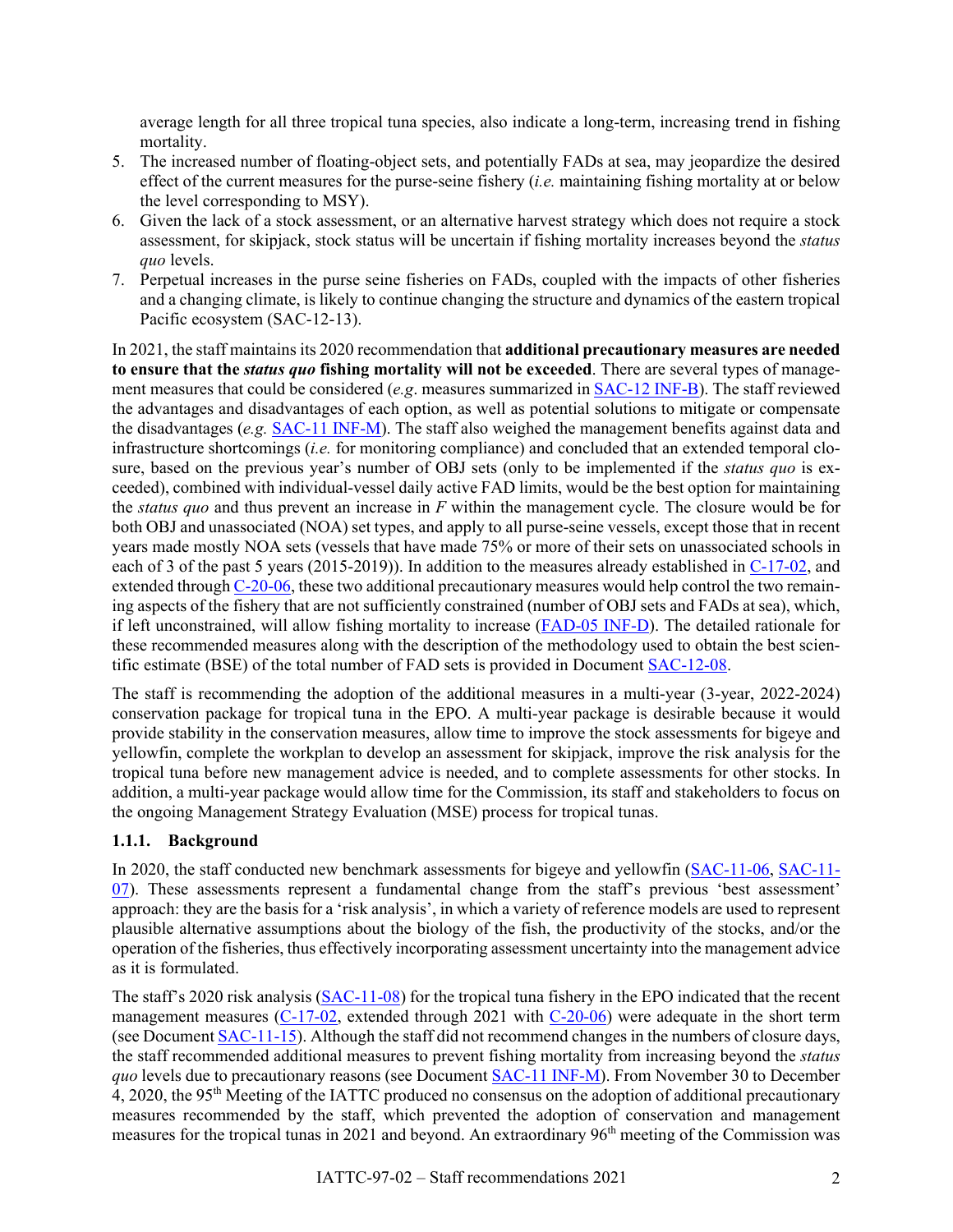held on December 22, 2020, and Resolution [C-20-05](https://www.iattc.org/PDFFiles/Resolutions/IATTC/_English/C-20-05-Active_Tropical%20Tunas%20Conservation%20and%20Management%202021.pdf) was adopted to extend the validity of the measures established in [C-17-02](http://www.iattc.org/PDFFiles/Resolutions/IATTC/_English/C-17-02-Active_Tuna%20conservation%20in%20the%20EPO%202018-2020%20and%20amendment%20to%20resolution%20C-17-01.pdf) for the year of 2021, without adopting the additional precautionary measures recommended by the staff, to be recorded as Resolution [C-20-06.](https://www.iattc.org/PDFFiles/Resolutions/IATTC/_English/C-20-06-Active_Consevation%20Tropical%20Tunas%20in%20the%20EPO%20during%202021%20Pursuant%20to%20RES%20C-20-05.pdf)

Three main goals were captured in [C-20-05:](https://www.iattc.org/PDFFiles/Resolutions/IATTC/_English/C-20-05-Active_Tropical%20Tunas%20Conservation%20and%20Management%202021.pdf) 1) review the management measures for 2022 and beyond no later than the annual meeting of 2021, with a view to ensuring long-term conservation of fish stocks in the Convention Area; 2) continue working on the development of comprehensive measures including, but not limited to, the management of FADs based on scientific advice and the precautionary approach; 3) to engage intersessionally in order to facilitate agreement at an extraordinary meeting of the Commission to be held at the latest in June 2021, and likewise at the annual meeting of the Commission in August of 2021, on comprehensive additional measures for the sustainable management of the tropical tuna fishery based of scientific advice.

In 2021, the staff is putting forward the following scientific work for consideration at the intersessional work planned under C-20-05 to produce comprehensive additional measures for the sustainable use of the tropical tuna fishery in 2022 and beyond:

- The two 2020 **benchmark stock assessment reports**, for bigeye [\(SAC-11-06\)](http://www.iattc.org/Meetings/Meetings2020/SAC-11/Docs/_English/SAC-11-06_Bigeye%20tuna%20benchmark%20assessment%202019.pdf) and yellowfin [\(SAC-11-07\)](http://www.iattc.org/Meetings/Meetings2020/SAC-11/Docs/_English/SAC-11-07_Yellowfin%20tuna%20benchmark%20assessment%202019.pdf), presenting the results from all reference models for each species (model fits, diagnostics, derived quantities and estimated parameters that define stock status in 2020);
- The 2020 **risk analysis [\(SAC-11-08\)](http://www.iattc.org/Meetings/Meetings2020/SAC-11/Docs/_English/SAC-11-08-REV-09-Jun-20_Risk%20analysis%20for%20management.pdf)** specific for tropical tunas, using the methods described in [SAC-11 INF-F,](http://www.iattc.org/Meetings/Meetings2020/SAC-11/Docs/_English/SAC-11-INF-F_Implementing%20risk%20analysis.pdf) which assesses current stock status and quantifies the probability (risk) of exceeding target and limit reference points specified in the [IATTC harvest control rule,](http://www.iattc.org/PDFFiles/Resolutions/IATTC/_English/C-16-02-Active_Harvest%20control%20rules.pdf) as well as the expected consequences of alternative management measures in terms of closure days;
- **Stock status indicators** [\(SAC-12-05\)](https://www.iattc.org/Meetings/Meetings2021/SAC-12/Docs/_English/SAC-12-05_Stock%20status%20indicators%20(SSIs)%20for%20tropical%20tunas%20in%20the%20EPO.pdf) for all three tropical tuna species (yellowfin, bigeye, and skipjack);
- Scientific evidence of a **positive and statistically significant relationship between fishing mortality**  $(F)$  for bigeye and the number of floating-object sets  $(FAD-05$  INF-D);
- A **review of alternative conservation measures** [\(SAC-12 INF-B\)](https://www.iattc.org/Meetings/Meetings2021/SAC-12/Docs/_English/SAC-12-INF-B_Review%20of%20conservation%20alternatives.pdf) which could be considered as additional measures for the tropical tuna in the EPO.
- A document on **additional precautionary measures for the floating object-fishery** [\(SAC-12-](https://www.iattc.org/Meetings/Meetings2021/SAC-12/Docs/_English/SAC-12-08_Managing%20the%20floating-object%20fishery.pdf) [08\)](https://www.iattc.org/Meetings/Meetings2021/SAC-12/Docs/_English/SAC-12-08_Managing%20the%20floating-object%20fishery.pdf), providing rationale for the staff's recommended measures and technical details for the operational rule associated with their implementation.
- The following **recommendations** by the staff for the conservation of tropical tunas which take into consideration all the above.

## **1.1.2. Rationale for staff recommendations**

The technical rationale underlying the staff's recommendations for the conservation of tropical tunas after the current resolution  $(C-20-06)$  expires at the end of 2021 is summarized below.

## **1.1.2.a Stock status**

**Yellowfin and bigeye:** The overall results of the risk analysis, expressed in terms of the probabilities of exceeding the reference points specified in the HCR, are presented in **Table A**.

**Table A.** Stock status<sup>[2](#page-2-0)</sup> of yellowfin, bigeye, and skipjack tunas, expressed in terms of the probabilities<sup>[3](#page-2-1)</sup> of exceeding the reference points specified in the HCR.

<span id="page-2-0"></span><sup>2</sup> Defined as the spawning biomass (*S*) at the start of 2020 or the average fishing mortality (*F*) during the most recent three years (2017-2019).<br><sup>3</sup> These results are based on the 'current' status, and thus relate to fleet capacity during 2017-2019. As of 10 May

<span id="page-2-1"></span><sup>2020,</sup> the capacity of the purse-seine fleet operating in the EPO, 262,213 cubic meters  $(m<sup>3</sup>)$  of well volume, is 1% less than the "current" (2017-2019) average of 223,923 m<sup>3</sup>. If this reduction is taken into account, the results for bigeye change slightly:  $P(F_{\text{cur}} > F_{\text{MSY}}) = 0.49$ . Adjustments for capacity are not available for stock status based on spawning biomass.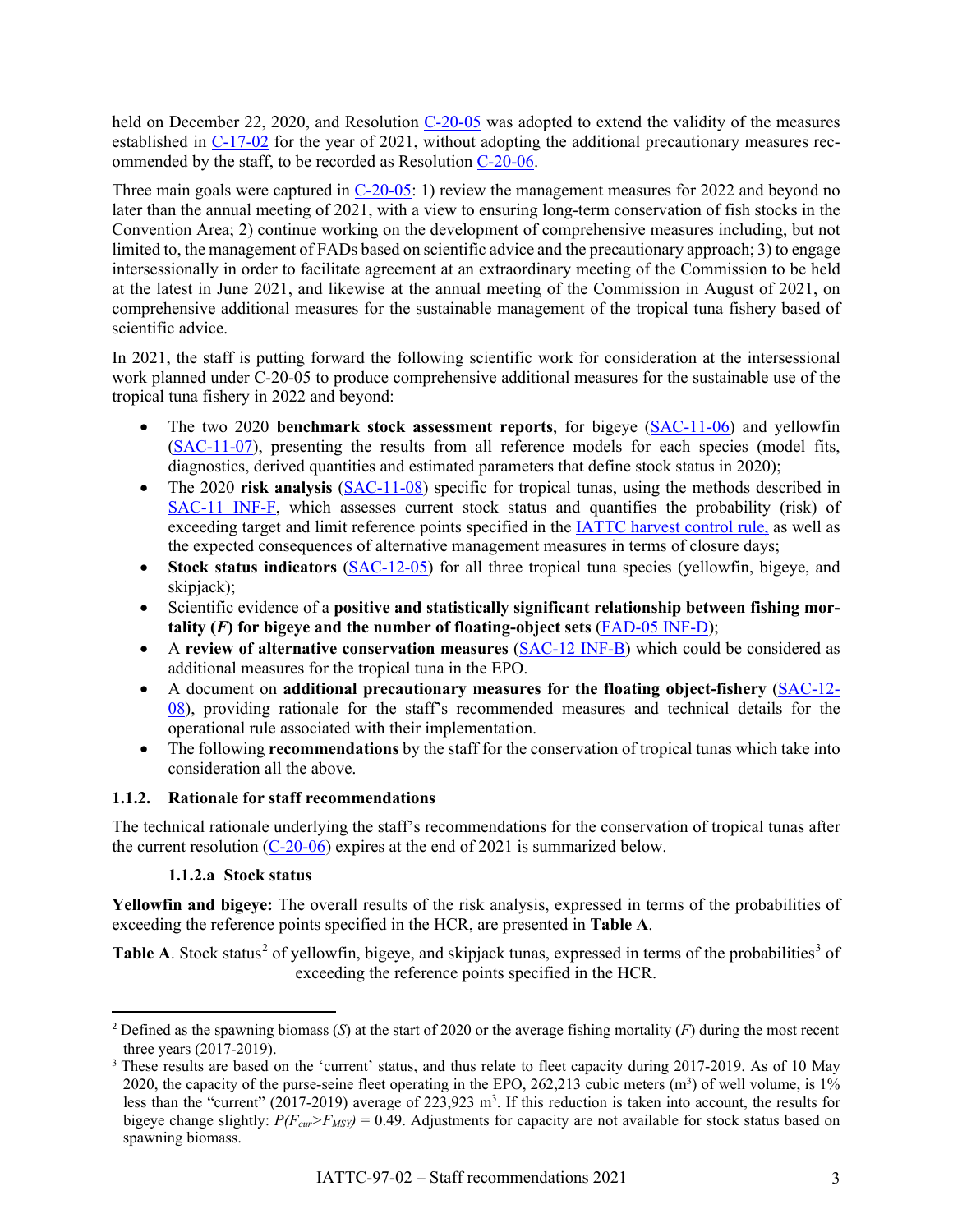|                                    | Probability (%) of exceeding RP |               |                                   |  |  |
|------------------------------------|---------------------------------|---------------|-----------------------------------|--|--|
| <b>Target RP</b>                   | Yellowfin                       | <b>Bigeye</b> | $\mathrm{Skip}$ jack <sup>4</sup> |  |  |
| $F_{\rm cur} > F_{\rm MSY}$        |                                 | 50            | < 50                              |  |  |
| $S_{\rm cur} < S_{\rm MSY}$        | 12                              | 53            | < 53                              |  |  |
| <b>Limit RP</b>                    |                                 |               |                                   |  |  |
| $F_{\rm cur} > F_{\rm LIMIT}$      |                                 |               | $<$ 5                             |  |  |
| $S_{\text{cur}}< S_{\text{LIMIT}}$ |                                 |               |                                   |  |  |

For **yellowfin**, the overall results of the risk analysis, which include all 48 reference models, indicate only a 9% probability that the fishing mortality corresponding to the maximum sustainable yield  $(F_{\text{MSY}})$  has been exceeded<sup>[5](#page-3-1)</sup> (**Figure 1a**). There is a 12% probability that the spawning stock biomass corresponding to the maximum sustainable yield  $(S_{\text{MSY}})$  has been breached. The probability that the *F* and *S* limit reference points have been exceeded is zero.

For **bigeye**, the overall results of the risk analysis, which include 44<sup>[6](#page-3-2)</sup> reference models, indicate a 50% probability that  $F_{\text{MSY}}$  has been exceeded and a 53% probability that  $S_{\text{cur}}$  is below  $S_{\text{MSY}}$  (**Figure 1b**). The probabilities that the *F* and *S* limit reference points have been exceeded are not negligible ( $P(F_{\text{cur}} > F_{\text{LIMIT}})$ )  $= 5\%$ ;  $P(S_{\text{cur}} < S_{\text{LMIT}}) = 6\%$ ), but they are below the 10% threshold for triggering an action specified in Resolution [C-16-02.](https://www.iattc.org/PDFFiles/Resolutions/IATTC/_English/C-16-02-Active_Harvest%20control%20rules.pdf)

**Skipjack**: Due to the high and variable productivity of skipjack (*i.e.* annual recruitment is a large fraction of the total biomass, and is strongly environmentally driven), it is difficult to detect the effect of fishing on the population with standard fisheries data and stock assessment models. The last attempt at evaluating the stock status of skipjack in the EPO was by [Maunder \(2012\),](http://www.iattc.org/PDFFiles/StockAssessmentReports/_English/No-13-2012_Status%20of%20the%20tuna%20and%20billfish%20stocks%20in%202011.pdf#page=34) in which a variety of methods were applied (fishery and biological indicators, analysis of tagging data, a length-structured stock assessment model, and a Spatial Ecosystem and Population Dynamic Model (SEAPODYM)). The key results of the assessment were that: 1) there is uncertainty about the status of skipjack in the EPO; 2) there may be spatial difference in the status of the stock among regions; 3) there is no evidence indicating a credible risk to the skipjack stock(s). One of the major uncertainties is to whether the catch per unit effort (CPUE) of the purse-seine fisheries is a reliable index of abundance for skipjack. The CPUE data are problematic because it is difficult to identify the appropriate unit of effort, in particular when the fish are associated with fish-aggregating devices (FADs). Without greatly improved age-composition and tag-recovery data, skipjack in the EPO will remain particularly difficult to assess, thus making any evaluation relative to traditional reference points (*e.g*. MSY-based) a challenge.

<span id="page-3-0"></span><sup>&</sup>lt;sup>4</sup> A conventional stock assessment is not available for skipjack. Results inferred from PSA analysis indicate that the status of skipjack should be more optimistic than bigeye (see skipjack section below). Therefore, the probability of exceeding the reference points for skipjack should be lower than for bigeye.

<span id="page-3-1"></span><sup>&</sup>lt;sup>5</sup> In this report, the terms "overfished" and "overfishing" are not used, because the Commission has not defined the threshold probabilities associated with those terms.

<span id="page-3-2"></span><sup>6</sup> Four of the 48 models did not converge for bigeye.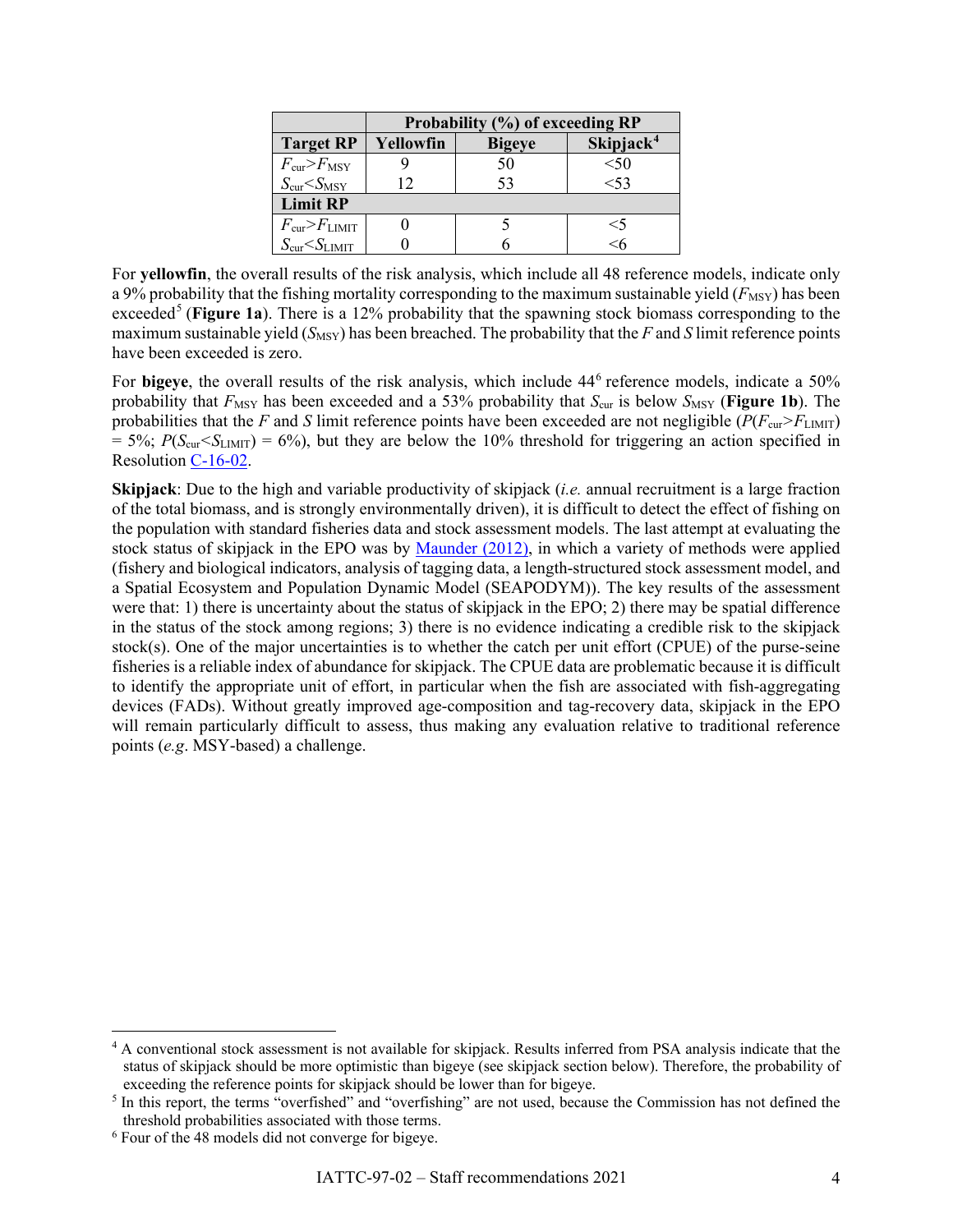

**FIGURE 1.** Kobe (phase) plot showing the current estimates of spawning stock size (*S*) and fishing mortality (*F*) of **(a) yellowfin** and **(b) bigeye tuna** relative to their MSY reference points. The colored panels are separated by the target reference points  $(S_{MSY}$  and  $F_{MSY})$  and limit reference points (dashed lines). The center point for each model indicates the current stock status, based on the average fishing mortality (*F*) over the last three years. The solid black circle represents all models combined. For bigeye (b), the purple and green solid circles represent, respectively, the stock status for the 'pessimistic' and 'optimistic' states related to the bimodal pattern in the risk analysis (see section 1.1.2.c). The lines around each estimate represent its approximate 95% confidence interval.

In 2021, the staff is putting forward a new methodology and workplan to develop a stock assessment for skipjack in the EPO (see Document [SAC-12-06\)](https://www.iattc.org/Meetings/Meetings2021/SAC-12/Docs/_English/SAC-12-06_%20Assessment%20methods%20for%20skipjack%20in%20the%20EPO%20using%20tagging%20data.pdf). The new spatio-temporal approach is based on the recently available tagging data obtained by the IATTC multi-year Regional Tuna Tagging Program in the EPO (RTTP-EPO 2019-2020, Project E.4.a). The workplan proposes to present preliminary results at the 2022 SAC, an exploratory model at the 2023 SAC, and a benchmark assessment at the 2024 SAC. In addition to these stock assessment developments, an MSE workplan is already ongoing at IATTC (see recent [Workshops\)](http://iattc.org/Meetings/Meetings2019/WSMSE-01/_English/WSMSE-01-RPT_1st%20Workshop%20on%20Management%20Strategy%20Evaluation%20for%20tropical%20tunas.pdf) funded from 2021 to 2023, with an initial focus on bigeye and moving to the other tropical tuna towards the end of the current plan.

Productivity and Susceptibility Analysis (PSA; Duffy *et al*. 2019) for the tropical tuna fishery in the EPO indicated that skipjack and bigeye have about the same susceptibility to purse-seine fishing gear, and that skipjack is more productive than bigeye. Taking the 2020 risk analysis results for bigeye [\(SAC-11-08\)](http://www.iattc.org/Meetings/Meetings2020/SAC-11/Docs/_English/SAC-11-08-REV-09-Jun-20_Risk%20analysis%20for%20management.pdf) as a basis to determine the status of the skipjack stock in the EPO, the staff infers the following (**Table A**):

- 1. There is less than 50% probability that  $F_{\text{MSY}}$  has been exceeded ( $P(F>F_{\text{MSY}})$  <50%), and a less than 53% probability that  $S_{\text{cur}}$  is below  $S_{\text{MSY}}$  ( $P(S \leq S_{\text{MSY}}) \leq 53\%$ ),
- 2. There is less than 5% probability that  $F_{\text{LIMIT}}$  has been exceeded ( $P(\text{F}>F_{\text{LIMIT}})$ <5%), and less than 6% probability that  $S_{\text{LIMIT}}$  has been breached ( $P(S \leq S_{\text{LIMIT}}) \leq 6\%$ ).

While the skipjack assessment workplan is underway, the staff continues to consider that inferences about the stock status of skipjack based upon the Productivity and Susceptibility Analysis (PSA) rationale remain valid on an *interim* basis. That would be the case if management measures are adopted to ensure that the bigeye stock will remain in a healthy status. The linkage regarding the PSA related inferences between SKJ and BET must not be broken (*e.g*. due to management changes or fisher behavior) and additional precautionary measures are needed to prevent fishing mortality from increasing beyond the *status quo* conditions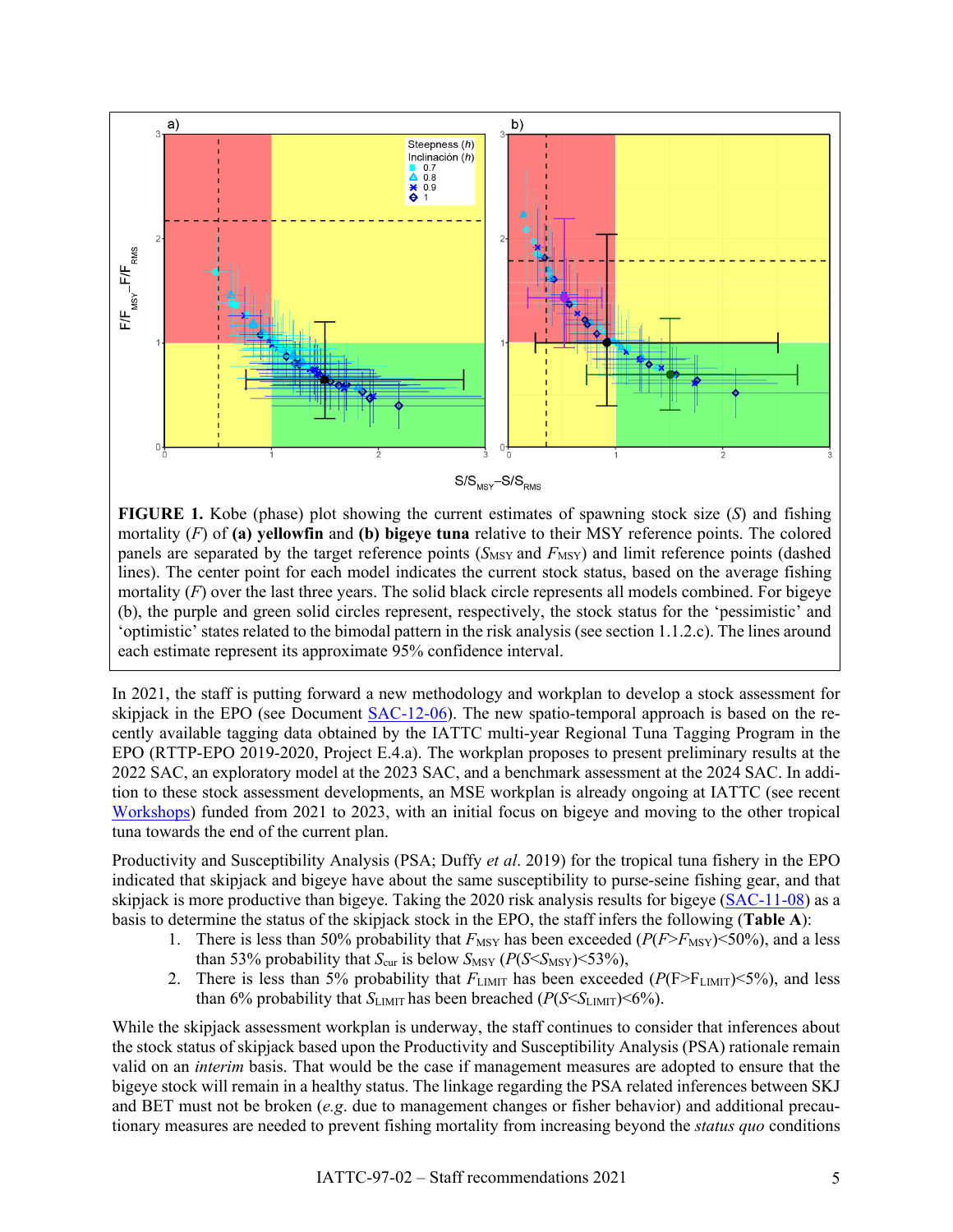(see section  $1.1.2.c$ ).

As a supplementary means to monitor the stock status of tropical tunas, the staff has used [stock status](http://www.iattc.org/Meetings/Meetings2007/SAR-08/Docs/_English/SAR-08-10_Skipjack%20tuna%20indicators.pdf)  [indicators](http://www.iattc.org/Meetings/Meetings2007/SAR-08/Docs/_English/SAR-08-10_Skipjack%20tuna%20indicators.pdf) (SSIs) to compare current and historical values of these indicators. The indicator values for 2020 were impacted by the COVID-19 pandemic, and therefore cannot be interpreted in the context of long-term trends. For skipjack in particular, the SSIs show recent catches at high historical levels, while catch per set and the average size of the fish in the catch are at low historical levels [\(SAC-12-05\)](https://www.iattc.org/Meetings/Meetings2021/SAC-12/Docs/_English/SAC-12-05_Stock%20status%20indicators%20(SSIs)%20for%20tropical%20tunas%20in%20the%20EPO.pdf). The continuation of these recent trends raises concerns about increasing exploitation rates, which are mainly due to the increase in the number of floating-object sets [\(FAD-05 INF-D\)](https://www.iattc.org/Meetings/Meetings2021/FAD-05a/Docs/_English/FAD-05a-INF-D_Relationship%20between%20fishing%20mortality%20and%20number%20of%20OBJ%20sets%20for%20BET%20in%20the%20EPO.pdf), and their future impact on the sustainability of the skipjack stock.

## **1.1.2.b Duration of the temporal closure of the purse-seine fishery**

At the core of the conservation measures for tropical tunas in the EPO is the temporal closure of the purseseine fishery, which currently lasts 72 days per year, either during July-October or November-January [\(Resolution C-17-02\)](http://www.iattc.org/PDFFiles/Resolutions/IATTC/_English/C-17-02-Active_Tuna%20conservation%20in%20the%20EPO%202018-2020%20and%20amendment%20to%20resolution%20C-17-01.pdf). In order to evaluate the consequences of alternative management actions, specifically through different durations of the closure, the staff conducted a risk analysis [\(SAC-11-08\)](http://www.iattc.org/Meetings/Meetings2020/SAC-11/Docs/_English/SAC-11-08-REV-09-Jun-20_Risk%20analysis%20for%20management.pdf), which quantifies the probability (risk) of exceeding the reference points specified in the harvest control rules for tropical tunas in the EPO established in [Resolution C-16-02.](http://www.iattc.org/PDFFiles/Resolutions/IATTC/_English/C-16-02-Active_Harvest%20control%20rules.pdf)

Paragraph 3a of [Resolution C-16-02](http://www.iattc.org/PDFFiles/Resolutions/IATTC/_English/C-16-02-Active_Harvest%20control%20rules.pdf) specifies that "*the scientific recommendations for establishing management measures in the fisheries for tropical tunas, such as closures, which can be established for multiple years, shall attempt to prevent the fishing mortality rate (F) from exceeding the best estimate of the rate*  corresponding to the maximum sustainable yield (F<sub>MSY</sub>) for the species that requires the strictest man*agement*."

The staff's determination about whether the duration of the closure needs to change is based on the overall results<sup>[7](#page-5-0)</sup> of the risk analysis for bigeye, which requires the strictest management of the three species. The overall results (Figure 2) take into account 44 reference models (alternative hypotheses) and their assigned relative weights in the combined distributions for the management parameters.

**Assuming that the** *status quo* **conditions are not exceeded in the next management cycle**, in 2021 the staff is not recommending changes in the number of closure days, for three reasons.

- 1. The overall results of the 2020 risk analysis for bigeye tuna indicate a 50% probability that  $F_{\text{MSY}}$ has been exceeded, and a 53% probability that  $S_{cur}$  is below  $S_{MSY}$ . Although [Resolution C-16-02](http://www.iattc.org/PDFFiles/Resolutions/IATTC/_English/C-16-02-Active_Harvest%20control%20rules.pdf) does not specify the acceptable level of probability of exceeding the target reference points, these probabilities are at about a reasonable arbitrary reference level of 50%, considering that, at  $F_{MSY}$ , *S* will fluctuate around the target reference point (*S<sub>MSY</sub>*) due to interannual recruitment fluctuations.  $F$  will also fluctuate around the target reference point  $(F_{MSY})$  under the days of closure management due to interannual fluctuations in catchability and distribution of purse-seine effort among set types.
- 2. The overall results of the risk analysis for bigeye indicate that, although the probabilities that the *F* and *S* limit reference points have been exceeded are not negligible  $(P(F_{cur} > F_{LIMIT}) = 5\%$ ;  $P(S_{\text{cur}} \le S_{\text{LMIT}}) = 6\%)$ , they are below the 10% threshold for triggering an action specified in [Reso](http://www.iattc.org/PDFFiles/Resolutions/IATTC/_English/C-16-02-Active_Harvest%20control%20rules.pdf)[lution C-16-02.](http://www.iattc.org/PDFFiles/Resolutions/IATTC/_English/C-16-02-Active_Harvest%20control%20rules.pdf)
- 3. The COVID-19 pandemic has impacted the operations of the tropical tuna fishery in the EPO in 2020. In particular, there was an observed 9% decrease in active fishing capacity operating in the EPO, along with a 28% decrease in the total number of floating-object sets compared to the *status quo* levels. For this reason, it is most likely that fishing mortality in 2020 has not exceed the *status quo* levels and the management measures adopted under [C-20-06](https://www.iattc.org/PDFFiles/Resolutions/IATTC/_English/C-20-06-Active_Consevation%20Tropical%20Tunas%20in%20the%20EPO%20during%202021%20Pursuant%20to%20RES%20C-20-05.pdf) for 2021 were adequate. Therefore, advice presented in 2020 on the duration of the temporal closure based on the overall results

<span id="page-5-0"></span> $<sup>7</sup>$  The "overall results" of the risk analysis include the results of all the models (hypotheses) used in the analysis and</sup> are obtained by computing the weighted average of the combined probability distributions of the management quantities.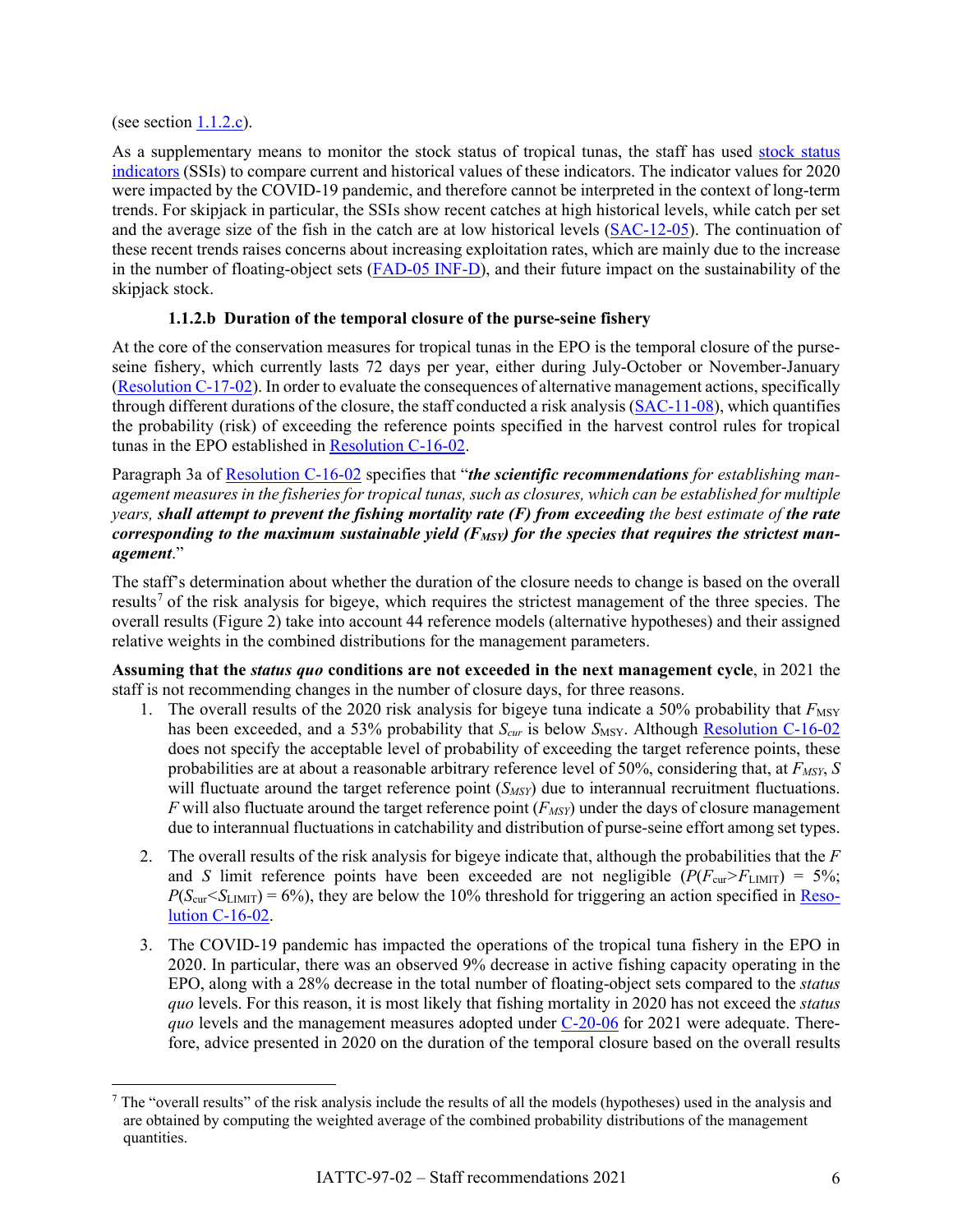of the risk analysis do not need to be revised.

#### **1.1.2.c Additional precautionary measures to prevent further increases in fishing mortality**

As mentioned above, **assuming that the** *status quo* **conditions are maintained in the next management cycle**, the staff based its determination that no changes are needed in the current duration of the temporal closure of the purse-seine fishery on the overall results of the 2020 risk analysis for bigeye. However, the distribution of the management quantities for bigeye is bimodal (Figures [7-10, SAC-11-08\)](http://www.iattc.org/Meetings/Meetings2020/SAC-11/Docs/_English/SAC-11-08-REV-09-Jun-20_Risk%20analysis%20for%20management.pdf#page=25), with marked differences in the management quantities estimated by two distinct groups of models (the 'pessimistic' and 'optimistic' states), unlike the unimodal distribution of yellowfin (Figures 1-4, [SAC-11-08\)](http://www.iattc.org/Meetings/Meetings2020/SAC-11/Docs/_English/SAC-11-08-REV-09-Jun-20_Risk%20analysis%20for%20management.pdf#page=19). This bimodal pattern indicates that the stock is either well below or well above the target reference points [\(Figure 14,](http://www.iattc.org/Meetings/Meetings2020/SAC-11/Docs/_English/SAC-11-08-REV-09-Jun-20_Risk%20analysis%20for%20management.pdf#page=32)  [SAC-11-08\)](http://www.iattc.org/Meetings/Meetings2020/SAC-11/Docs/_English/SAC-11-08-REV-09-Jun-20_Risk%20analysis%20for%20management.pdf#page=32), and the staff urges caution in interpreting these results for management purposes. The duration of the closure is based on the average of all models, pessimistic and optimistic, but the possibility that either the pessimistic or the optimistic scenario reflects reality needs to be considered. In particular, if the pessimistic scenario is correct, the probability of exceeding the limit reference points with the current closure is 10%, or slightly higher [\(Figure 15, SAC-11-08\)](http://www.iattc.org/Meetings/Meetings2020/SAC-11/Docs/_English/SAC-11-08-REV-09-Jun-20_Risk%20analysis%20for%20management.pdf#page=33).

The staff also considered stock status indicators (SSIs; [SAC-11-05\)](http://www.iattc.org/Meetings/Meetings2020/SAC-11/Docs/_English/SAC-11-05_Stock%20status%20indicators%20(SSIs)%20for%20tropical%20tunas%20in%20the%20EPO.pdf) and floating-object fishery indicators [\(FAD-05-INF-A,](https://www.iattc.org/Meetings/Meetings2021/FAD-05a/Docs/_English/FAD-05a-INF-A_Floating%20object%20fishery%20indicators.pdf) FAD-05 INF-C) in the formulation of its management advice for tropical tunas. Based on this information, the staff is concerned with the strong potential for fishing mortality (*F*) increases beyond the *status quo* levels in the near furture, in particular that associated with the floating-object fishery. To ensure that the *status quo* is maintained, the staff reiterates its previous recommendation for additional



**FIGURE 2.** Risk curves for bigeye, showing the probability of exceeding the target (solid blue line) and limit (solid red line) *F* reference points (RPs) for different durations of the temporal closure. The blue dashed line represents an arbitrary 50% probability of exceeding the target, and the red dashed line a 10% probability of exceeding the limit, specified in the harvest control rule. The dashed black line indicates the current 72-day closure.

precautionary measures, for the following seven reasons:

- 1. If the pessimistic scenario from the bigeye risk analysis reflects the true state of nature, the probability that the limit reference points are being breached is 10%, or slightly higher.
- 2. There is a long-term, increasing trend in the number of floating-object sets [\(SAC-12-05\)](https://www.iattc.org/Meetings/Meetings2021/SAC-12/Docs/_English/SAC-12-05_Stock%20status%20indicators%20(SSIs)%20for%20tropical%20tunas%20in%20the%20EPO.pdf), and in other FAD-related activities (*e.g.* deployments and encounters; FAD-05 INF-C), and a potential for increase in the future.
- 3. A direct link between fishing mortality of bigeye tuna and the number of floating-object sets has been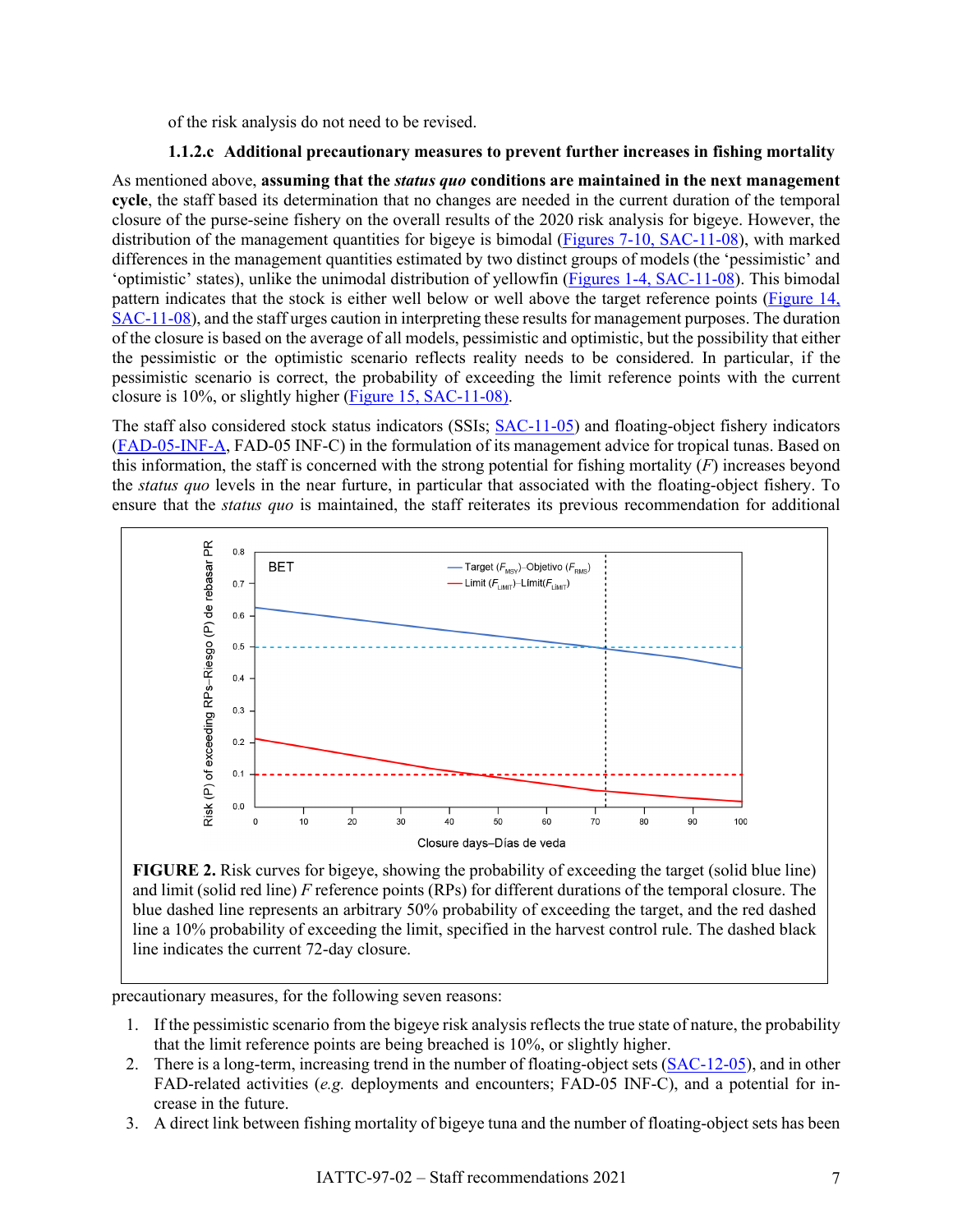established [\(FAD-05 INF-D\)](https://www.iattc.org/Meetings/Meetings2021/FAD-05a/Docs/_English/FAD-05a-INF-D_Relationship%20between%20fishing%20mortality%20and%20number%20of%20OBJ%20sets%20for%20BET%20in%20the%20EPO.pdf).

- 4. Other stock status indicators for the floating-object fishery [\(SAC-12-05\)](https://www.iattc.org/Meetings/Meetings2021/SAC-12/Docs/_English/SAC-12-05_Stock%20status%20indicators%20(SSIs)%20for%20tropical%20tunas%20in%20the%20EPO.pdf), such as catch per set and average length for all three tropical tuna species, also indicate a long-term, increasing trend in fishing mortality.
- 5. The increased number of floating-object sets, and potentially FADs at sea, may jeopardize the desired effect of the current measures for the purse-seine fishery (*i.e.* maintaining fishing mortality at or below the level corresponding to MSY).
- 6. Given the lack of a stock assessment, or an alternative harvest strategy which does not require a stock assessment, for skipjack, stock status will be uncertain if fishing mortality increases beyond the *status quo* levels.
- 7. Perpetual increases in the purse seine fisheries on FADs, coupled with the impacts of other fisheries and a changing climate, is likely to continue changing the structure and dynamics of the eastern tropical Pacific ecosystem (SAC-12-13).

In 2021, the staff maintains its 2020 recommendation [\(SAC-11-15\)](https://www.iattc.org/Meetings/Meetings2020/SAC-11/Docs/_English/SAC-11-15-MTG_Staff%20recommendations%20to%20the%20Commission.pdf) that additional precautionary measures are needed to ensure that the *status quo* fishing mortality is not exceeded. There are several types of management measures that could be considered (*e.g*. measures summarized in [SAC-12 INF-B\)](https://www.iattc.org/Meetings/Meetings2021/SAC-12/Docs/_English/SAC-12-INF-B_Review%20of%20conservation%20alternatives.pdf). The staff reviewed the advantages and disadvantages of each option, as well as potential solutions to mitigate or compensate the disadvantages (*e.g.* [SAC-11 INF-M\)](https://www.iattc.org/Meetings/Meetings2020/SAC-11/Docs/_English/SAC-11-INF-M_FAD%20management%20measures.pdf). The staff also weighed the management benefits against data and infrastructure shortcomings (*i.e.* for monitoring and compliance) and concluded that an extended temporal closure, based on the previous year's number of OBJ sets (only if the *status quo* is exceeded), combined with individual-vessel daily active FAD limits, would be the best option for maintaining the *status quo* and thus prevent an increase in *F* within the management cycle [\(SAC-12-08\)](https://www.iattc.org/Meetings/Meetings2021/SAC-12/Docs/_English/SAC-12-08_Managing%20the%20floating-object%20fishery.pdf). The closure would be for both OBJ and unassociated (NOA) set types, and apply to all purse-seine vessels, except those that in recent years made mostly NOA sets (vessels that have made 75% or more of their sets on unassociated schools in each of 3 of the past 5 years (2015-2019)). In addition to the measures already established in [C-](https://www.iattc.org/PDFFiles/Resolutions/IATTC/_English/C-17-02-Active_Tuna%20conservation%20in%20the%20EPO%202018-2020%20and%20amendment%20to%20resolution%20C-17-01.pdf)[17-02,](https://www.iattc.org/PDFFiles/Resolutions/IATTC/_English/C-17-02-Active_Tuna%20conservation%20in%20the%20EPO%202018-2020%20and%20amendment%20to%20resolution%20C-17-01.pdf) and extended through [C-20-06,](https://www.iattc.org/PDFFiles/Resolutions/IATTC/_English/C-20-06-Active_Consevation%20Tropical%20Tunas%20in%20the%20EPO%20during%202021%20Pursuant%20to%20RES%20C-20-05.pdf) these two additional precautionary measures would help control the two remaining aspects of the fishery that are not sufficiently constrained (OBJ sets and FADs at sea), which, if left unconstrained, might allow fishing mortality to increase. The detailed rationale for these recommended measures along with the description of the methodology used to obtain the best scientific estimate (BSE) of the total number of FAD sets in provided in Document [SAC-12-08.](https://www.iattc.org/Meetings/Meetings2021/SAC-12/Docs/_English/SAC-12-08_Managing%20the%20floating-object%20fishery.pdf)

#### **1.1.2.d Triennial management cycle**

SAC-10 Recommendation 1.b states:

*"The SAC recognizes that the current schedule of annual benchmark or update assessments of bigeye and yellowfin tunas makes it difficult for the IATTC staff to perform the necessary research to improve those assessments, as well as to develop assessments for other stocks requested by the Commission. Indicators are available every year to make any needed adjustments.*

*Therefore, the SAC recommends that the IATTC staff develop, and present to the SAC, an alternative assessment schedule, with benchmark or update assessments scheduled in coordination with the management schedule, and indicator analyses in the intervening years to assess whether additional management measures are required."*

In 2021, the staff is recommending a triennial management cycle (2022-2024) for the new measures, for the following reasons:

- a. Conducting annual risk analyses is an inefficient use of staff time; a three-year management cycle would increase the time available to improve existing assessments and the risk analysis, develop assessments for other stocks, in particular, but not limited to skipjack, and particularly to focus on the [ongoing tropical tuna MSE process;](http://iattc.org/Meetings/Meetings2019/WSMSE-01/_English/WSMSE-01-RPT_1st%20Workshop%20on%20Management%20Strategy%20Evaluation%20for%20tropical%20tunas.pdf)
- b. The staff has developed an operational rule allowing for adjustments on the duration of the temporal closure within the management cycle, if required, based on a best scientific estimate (BSE) of the total number of floating-object sets in the previous year (see Document [SAC-12-08\)](https://www.iattc.org/Meetings/Meetings2021/SAC-12/Docs/_English/SAC-12-08_Managing%20the%20floating-object%20fishery.pdf);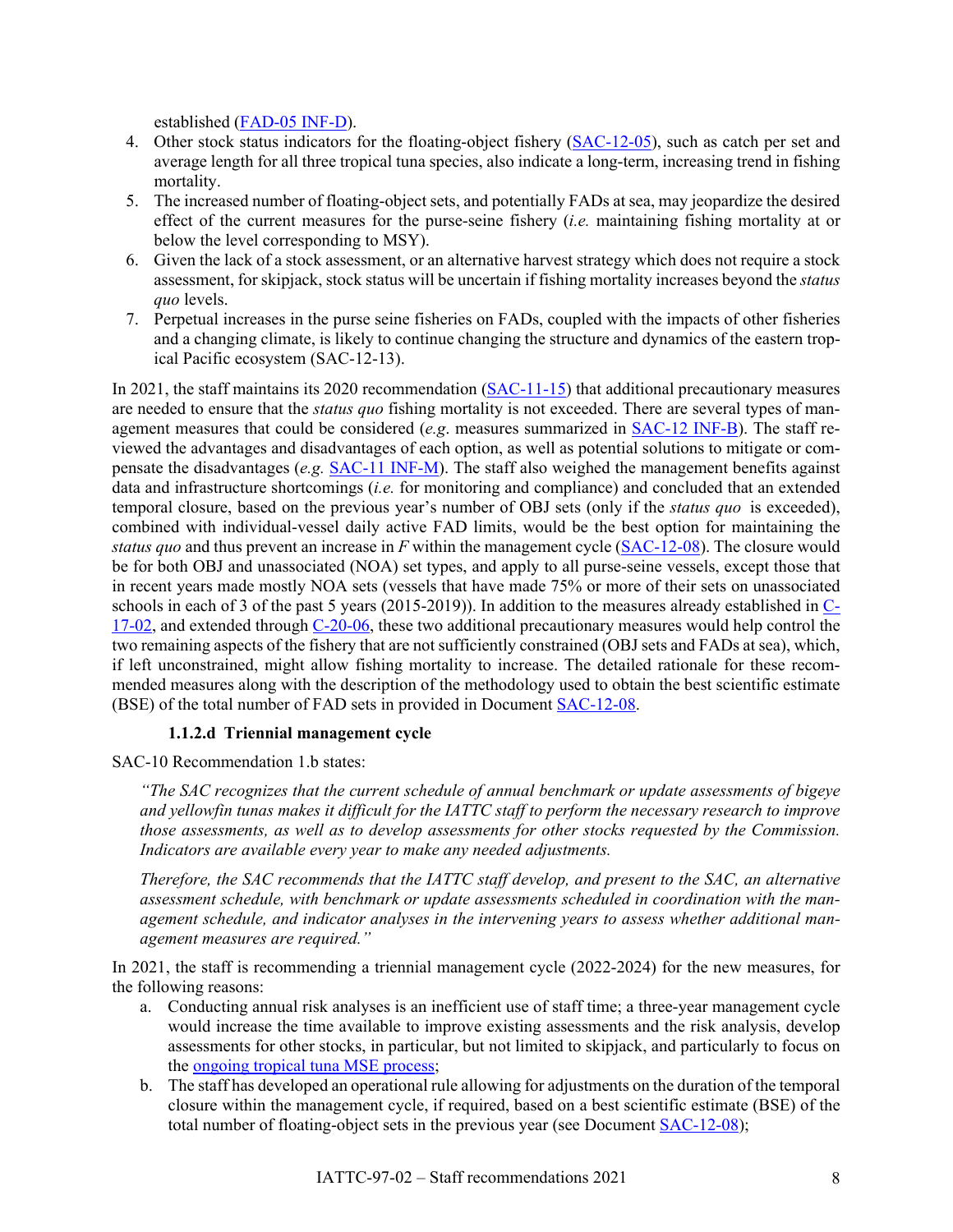- c. Major changes in the management recommendations are unlikely within the management cycle, since this would require substantial new data, research and improvements in the assessments and risk analysis.
- d. The Scientific Advisory Committee supports transitioning to a multi-year assessment cycle.

## **1.1.3. Management advice**

Based on the rationale presented above, in 2021 the staff makes the following recommendations for the conservation of tropical tunas:

## **RECOMMENDATIONS:**

- 1. Establish a triennial management cycle for the tropical tuna fishery in the EPO (2022-2024).
- 2. Maintain the provisions of the current resolution [\(C-20-06\)](https://www.iattc.org/PDFFiles/Resolutions/IATTC/_English/C-20-06-Active_Consevation%20Tropical%20Tunas%20in%20the%20EPO%20during%202021%20Pursuant%20to%20RES%20C-20-05.pdf), except paragraph 8, which will be modified per item 4.
- 3. Within the management cycle (2022-2024), adopt the operational rule described in [SAC-12-08](https://www.iattc.org/Meetings/Meetings2021/SAC-12/Docs/_English/SAC-12-08_Managing%20the%20floating-object%20fishery.pdf) to implement, if needed, an extension of the temporal closure for both floating-object and unassociated set types, to apply to all purse-seine vessels, except those that historically made mostly unassociated sets (vessels that have made 75% or more of their sets on unassociated schools in each of 3 of the past 5 years (2015-2019)).
- 4. Establish individual-vessel limits (IVL) on the daily number of active FADs, computed independently for each vessel from its active FAD data for 201[8](#page-8-0)-2019<sup>8</sup>.

## **1.1.4. Future research**

Future research should focus on: 1) continuing to improve the risk analysis and the stock assessment models, which also involves their data inputs, 2) develop an assessment for skipjack tuna based on recently collected tagging data, and 3) evaluate management strategies that are shown to be robust to the main uncertainties, including the bigeye bimodality, using MSE.

## **1.1.4.a Improving the risk analysis and the stock assessment models**

Matters that require investigation and/or improvement include the bimodal pattern in the risk analysis of bigeye, more objective and transparent scoring in the risk analysis, continuing the collaborative work to improve the longline indices of abundance, the ability to estimate yellowfin absolute abundance, the twostock hypothesis for yellowfin, estimates of growth, selectivity, and natural mortality through tagging data, and a stronger involvement of industry stakeholders in the tagging program (*e.g.* facilitating access to tagging operations in offshore areas, aggregations on FADs, etc.). Implementation of Close Kin Mark Recapture should be evaluated as a way of resolving uncertainties in the stock assessments and be implemented as soon as practical if appropriate.

## **1.1.4.b Develop an assessment for skipjack tuna based on recently collected tagging data**

A new tag-based stock assessment as outlined in [SAC-12-06](https://www.iattc.org/Meetings/Meetings2021/SAC-12/Docs/_English/SAC-12-06_%20Assessment%20methods%20for%20skipjack%20in%20the%20EPO%20using%20tagging%20data.pdf) will be developed for skipjack. The goal is to use this assessment to provide explicit management advice for skipjack.

## **1.1.4.c Management Strategy Evaluation**

The staff acknowledges that there may always be unresolved issues in knowledge, their impact on taking appropriate management action, and the inherent limits of modelling complex and changing natural systems and their fisheries. Management Strategy Evaluation for tropical tunas will focus on including additional sources of uncertainty (implementation uncertainty, management/institutional uncertainty, sampling uncertainty, projection uncertainty) and refining elements of the current strategy, along with alternatives (types and estimation of reference points, specificity of the current HCR, performance metrics, etc.), that are important for evaluating the robustness of the management advice and the likelihood of strategies achieving

<span id="page-8-0"></span><sup>8</sup> Data prior to 2018 have not been provided to the IATTC staff.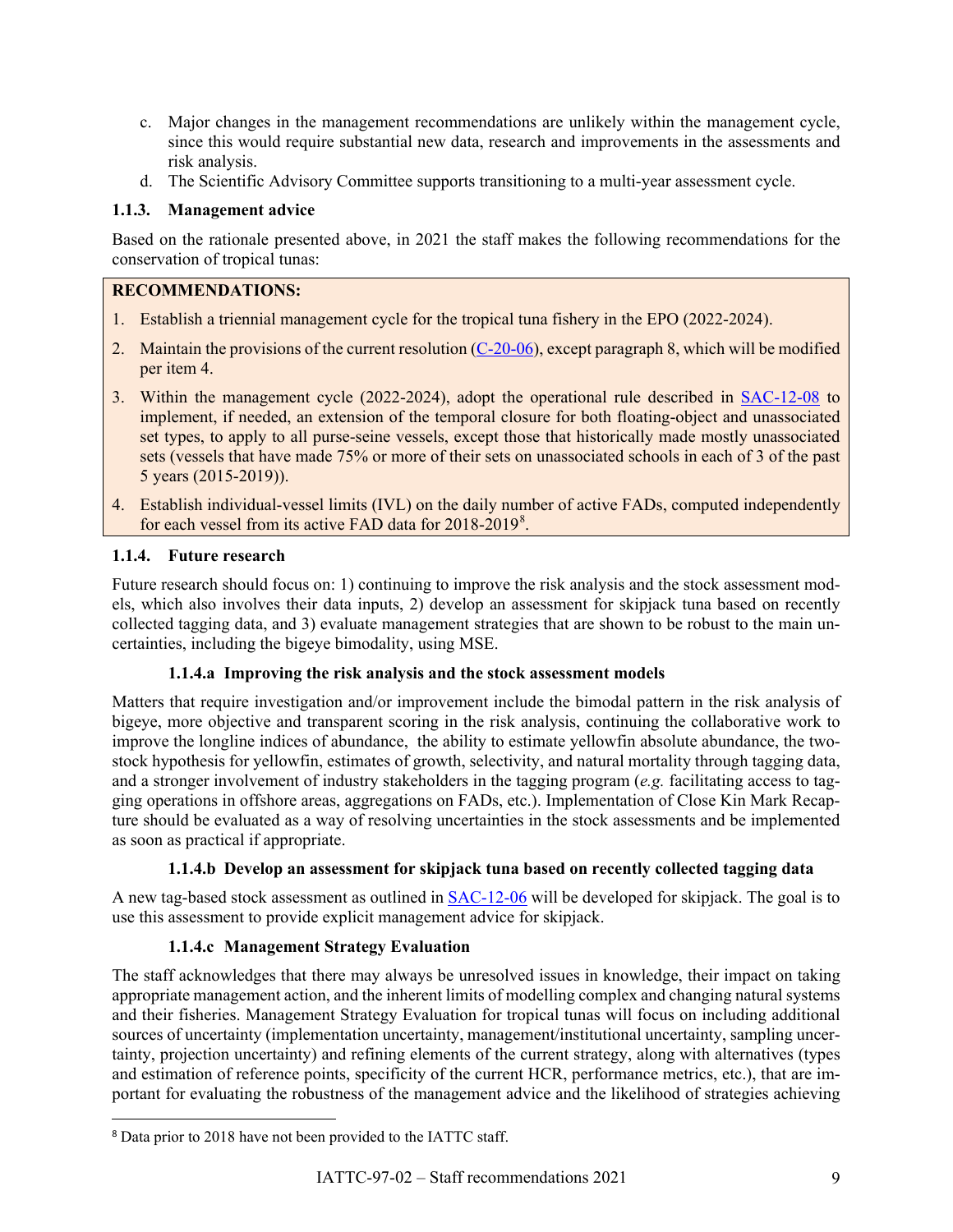desired management objectives. The models and their weighting developed in the risk analysis could be used to inform the development of operating (simulation) models for MSE. The MSE process could be used to evaluate setting management actions based on simpler models or empirical HCRs that rely on trends in data, as an alternative or complement to the recent (best-assessment) or current (risk analysis) approaches while both data and stock assessments are improved. An MSE workplan is already ongoing at IATTC (see recent [Workshops\)](http://iattc.org/Meetings/Meetings2019/WSMSE-01/_English/WSMSE-01-RPT_1st%20Workshop%20on%20Management%20Strategy%20Evaluation%20for%20tropical%20tunas.pdf) funded from 2021 to 2023, with an initial focus on bigeye and moving to the other tropical tuna towards the end of the current plan.

## **RECOMMENDATIONS:**

In collaboration with CPCs and relevant stakeholders:

- 1. Continue improving stock assessments and risk analysis for tropical tunas.
- 2. Develop an assessment for skipjack tuna based on recently collected tagging data following [SAC-12-](https://www.iattc.org/Meetings/Meetings2021/SAC-12/Docs/_English/SAC-12-08_Managing%20the%20floating-object%20fishery.pdf) [08.](https://www.iattc.org/Meetings/Meetings2021/SAC-12/Docs/_English/SAC-12-08_Managing%20the%20floating-object%20fishery.pdf)
- 3. Continue support for MSE for tropical tunas, following guidelines from [C-16-02](http://www.iattc.org/PDFFiles/Resolutions/IATTC/_English/C-16-02-Active_Harvest%20control%20rules.pdf) and [C-19-07.](https://www.iattc.org/PDFFiles/Resolutions/IATTC/_English/C-19-07-Active_Management%20Strategy%20Evaluation%20workshops.pdf)

#### <span id="page-9-0"></span>**1.2. Pacific bluefin tuna**

The Pacific bluefin tuna working group of the International Scientific Committee for Tuna and Tuna-like Species in the North Pacific Ocean (ISC) completed a [new benchmark assessment](http://www.iattc.org/Meetings/Meetings2020/SAC-11/Docs/_English/SAC-11-INF-H_Pacific%20Bluefin%20Tuna%20Stock%20Assessment%20Executive%20summary.pdf) of the species in 2020. Projections into the future, in which Resolution [C-18-01](http://www.iattc.org/PDFFiles/Resolutions/IATTC/_English/C-18-01-Active_Bluefin%20tuna%20(2019-2020).pdf) was extended, predict that, even under a lowrecruitment scenario up to the first rebuilding target, the stock will rebuild to the interim rebuilding targets. The optimistic results are due to the above-average 2016 recruitment, which is now better estimated in the stock assessment. Projections predict that catch could be increased while still maintaining a high probability of meeting the rebuilding targets. However, it should be noted that the projections assume that recruitment reverts to average after the first rebuilding target is met.

The assessment includes several catch scenarios, with different increases in catch and different distributions of the catch between small and large fish, which follow the [harvest strategy](https://www.wcpfc.int/system/files/HS%202017-02%20Harvest%20Strategy%20for%20Pacific%20Bluefin%20Tuna_0.pdf) prepared by the joint t-RFMO working group. In most scenarios, catching larger fish increases the total catch in weight for a given level of rebuilding. The staff considers that the most precautionary approach is to maintain the catch limits and other provisions of Resolution [C-18-01,](http://www.iattc.org/PDFFiles/Resolutions/IATTC/_English/C-18-01-Active_Bluefin%20tuna%20(2019-2020).pdf) and extended by [C-20-02](https://www.iattc.org/PDFFiles/Resolutions/IATTC/_English/C-20-02-Active_Pacific%20Bluefin%20Tuna%20(2021).pdf) for 2021, through 2022; however, some increases are possible without posing a danger to the rebuilding of the stock, as described in Resolution [C-](http://www.iattc.org/PDFFiles/Resolutions/IATTC/_English/C-18-02-Active_Bluefin%20tuna%20(long%20term).pdf)[18-02.](http://www.iattc.org/PDFFiles/Resolutions/IATTC/_English/C-18-02-Active_Bluefin%20tuna%20(long%20term).pdf) If one of the scenarios is chosen as the basis for future catch limits, the choice should take into account both the desired rebuilding rate and the distribution of catch between small and large bluefin.

#### **RECOMMENDATIONS:**

- 1. Extend the provisions of Resolution [C-18-01,](http://www.iattc.org/PDFFiles/Resolutions/IATTC/_English/C-18-01-Active_Bluefin%20tuna%20(2019-2020).pdf) and extended by [C-20-02,](https://www.iattc.org/PDFFiles/Resolutions/IATTC/_English/C-20-02-Active_Pacific%20Bluefin%20Tuna%20(2021).pdf) through 2022.
- 2. Increased catches based on the scenarios analyzed are possible under the harvest strategy prepared by the joint tRFMO working group. The choice of catch scenario should take into account the desired rebuilding rate and the distribution of catch between small and large bluefin.

#### <span id="page-9-1"></span>**1.3. North Pacific albacore tuna**

A benchmark [stock assessment](https://www.iattc.org/Meetings/Meetings2020/SAC-11/Docs/_English/SAC-11-INF-I_North%20Pacific%20Albacore%20Stock%20Assessment%20Executive%20summary.pdf) was completed in 2020 by the Albacore Working Group (ALBWG) of the International Scientific Committee for Tuna and Tuna-like Species in the North Pacific Ocean (ISC). The spawning biomass was at 46% of the dynamic virgin spawning biomass in 2018, the last year in the assessment, and the fishing mortality during 2015-2017 (*F*2015-2017) is below the level corresponding to the maximum sustainable yield ( $F_{2015-2017}/F_{\text{MSY}}$  =0.60) Ten-year projections with either constant catch (2013-2017 average, 69,000 t) or constant fishing mortality (at the *F*2015-2017 level) predicted an increase in the female spawning biomass. The Working Group noted that there was no evidence that fishing had reduced the spawning stock biomass below thresholds associated with most potential biomass-based reference points. The Working Group concluded that the north Pacific albacore stock is healthy, and that the productivity was sufficient to sustain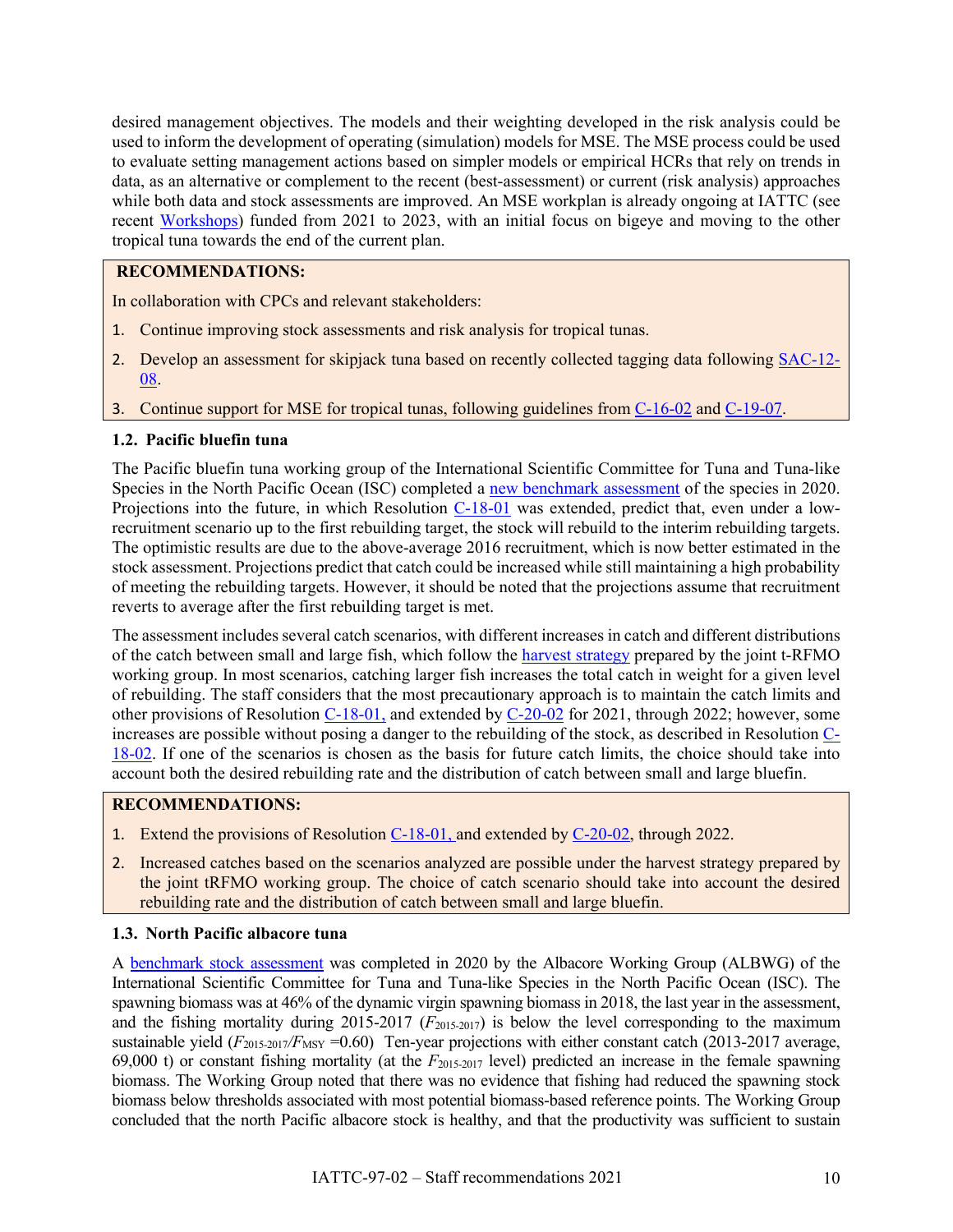recent exploitation levels, assuming average historical recruitment in both the short and the long term.

The Working Group finished the Management Strategy Evaluation (MSE) for the North Pacific albacore stock. The first round of the MSE was reported in March 2019 [\(ISC/19/ANNEX/06\)](http://isc.fra.go.jp/pdf/ISC19/ISC19_ANNEX06_Report_of_the_ALBACORE_Working_Group_Workshop_February2019.pdf), and a [second round](http://www.isc.fra.go.jp/reports/alb_mse_workshop_2020_1.html) was completed during 2020. In the context of the MSE process, management and conservation objectives were agreed<sup>[9](#page-10-1)</sup> and endorsed by the Commission in 2020. During 2021, several regional workshops took place to present and discuss the results of the MSE to the stakeholders. Those discussions will be summarized by the ALBWG in its next meeting to be held at the end of May 2021.

The current conservation and management measures for North Pacific albacore (IATTC Resolutions [C-05-02,](https://www.iattc.org/PDFFiles/Resolutions/IATTC/_English/C-05-02-Active_Northern%20albacore%20tuna.pdf) [C-13-03](https://www.iattc.org/PDFFiles/Resolutions/IATTC/_English/C-13-03-Active_North%20Pacific%20albacore%20supplements%20C-05-02%20Northern%20albacore%20tuna.pdf) and [C-18-03;](https://www.iattc.org/PDFFiles/Resolutions/IATTC/_English/C-18-03-Active_Amendment%20to%20C-13-03%20North%20Pacific%20albacore.pdf) also WCPF[C CMM 2005-03\)](https://www.wcpfc.int/system/files/WCPFC2_Records_I.pdf) are based on maintaining the fishing effort below the 2002- 2004 levels. The effort levels in eastern Pacific Ocean for 2017-2019 are 72% and 69% of those in 2002-2004, for vessel-days and number of vessels, respectively.

Given the relative stability in the biomass and fishing mortality in recent years, and in view of the MSE, the staff considers that the current resolutions should be continued. The staff also recommends that CPCs use the results of the concluded MSE process to establish reference points and a harvest control rule (HCR) for North Pacific albacore tuna.

## **RECOMMENDATIONS:**

- 1. CPCs should continue to implement Resolutions [C-05-02,](https://www.iattc.org/PDFFiles/Resolutions/IATTC/_English/C-05-02-Active_Northern%20albacore%20tuna.pdf) [C-13-03,](https://www.iattc.org/PDFFiles/Resolutions/IATTC/_English/C-13-03-Active_North%20Pacific%20albacore%20supplements%20C-05-02%20Northern%20albacore%20tuna.pdf) [C-18-03,](https://www.iattc.org/PDFFiles/Resolutions/IATTC/_English/C-18-03-Active_Amendment%20to%20C-13-03%20North%20Pacific%20albacore.pdf) presently in force.
- 2. CPCs should use the results of the concluded MSE process to establish reference points and a harvest control rule (HCR) for North Pacific albacore tuna.

#### <span id="page-10-0"></span>**2. NON-TARGET SPECIES**

#### **2.1. Silky sharks**

The indices for large silky sharks, based on data from the purse-seine fishery on floating objects, have been updated through 2020 for the north and south EPO [\(BYC-10 INF-C\)](http://www.iattc.org/Meetings/Meetings2020/SAC-11/BYC-10/_English/BYC-10-INF-A_Purse-seine%20indicators%20for%20silky%20sharks%20in%20the%20EPO.pdf). Previous analyses (SAC-08-08a(i)) identified a correlation between north EPO indices, particularly those for small and medium silky sharks, and interannual variability in oceanographic conditions, and thus the indices for those size categories, and for all silky sharks, were not updated because of concerns about bias. Because of recent increases in the live release of silky sharks, two sets of indices for large silky sharks were computed, one including live release data and the other not. Taken together, the two sets of indices likely bracket the trend that would have resulted in both the north and south EPO if "finning"<sup>10</sup>, shark handling, and data recording practices had continued unchanged since 1994. The real trend is considered to be closer to the index based on dead + live releases because sharks recorded as released alive in recent years would probably have been recorded as dead previously, and thus the dead + live release is likely a more consistent indicator. The terminal point of these indices suggests a relatively stable abundance level for over a decade, with the 2020 values at, or slightly below, the 2019 values, and thus no changes to management measures are recommended. However, the stock status is uncertain, and an assessment has not been possible due to the paucity of data, especially for the longline fleets of coastal nations, which are believed to have the greatest impact on the stock [\(SAC-](https://www.iattc.org/Meetings/Meetings2014/SAC-05/Docs/_English/SAC-05-11a_Indicators-for-silky-sharks.pdf)[05-11a\)](https://www.iattc.org/Meetings/Meetings2014/SAC-05/Docs/_English/SAC-05-11a_Indicators-for-silky-sharks.pdf). The staff has made recommendations for data collection as part of its work plan for addressing the

• Maintain harvest ratios by fishery (fraction of fishing impact with respect to SSB) at historical average.

<span id="page-10-1"></span><sup>&</sup>lt;sup>9</sup> The following management objectives for North Pacific albacore tuna were developed in the context of the MSE process, given the overarching objective of maintaining the viability and sustainability of the current North Pacific albacore stock and fisheries, agreed upon in the process:

<sup>•</sup> Maintain spawning biomass above the limit reference point.

<sup>•</sup> Maintain total biomass, with reasonable variability, around the historical average depletion of total biomass.

<sup>•</sup> Maintain catches by fishery above average historical catch.

<sup>•</sup> If a change in total allowable effort and/or total allowable catch occurs, the rate of change should be relatively gradual.

Maintain  $F$  at the target value with reasonable variability.

<span id="page-10-2"></span><sup>&</sup>lt;sup>10</sup> Cutting the fins off sharks and discarding the carcass.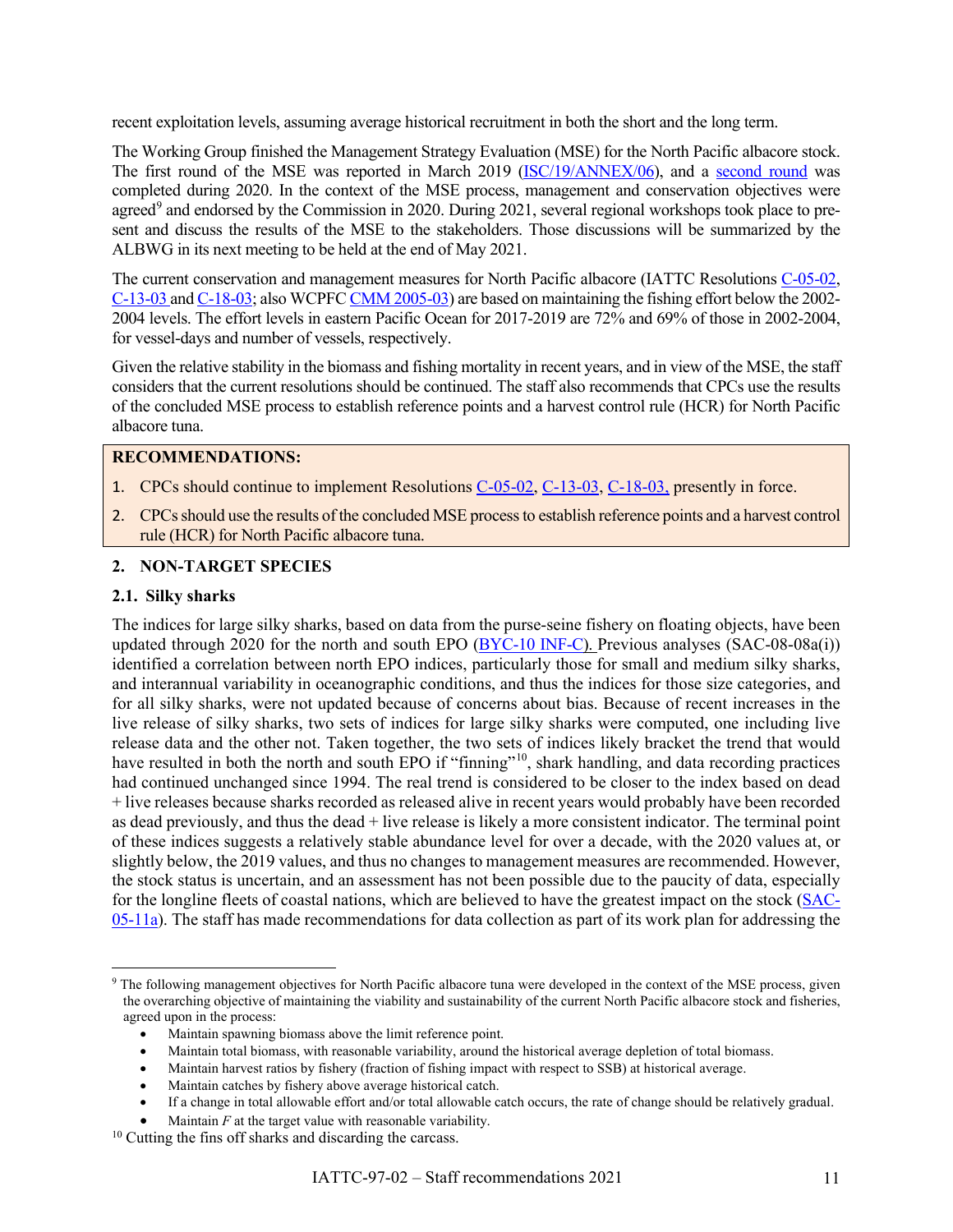stock assessments of sharks (see Section 4.1).

Paragraph 7 of Resolution [C-19-05](http://www.iattc.org/PDFFiles/Resolutions/IATTC/_English/C-19-05-Active_Silky%20sharks.pdf) requires CPCs to implement a three-month prohibition on the use of steel leaders in certain longline fisheries, and paragraph 8 requires the IATTC staff to present, at the SAC meeting in 2021, an analysis of the available data, including the shark fishery sampling program in Central America, with recommendations for improvement of the resolution, including adjustment of the prohibition period in paragraph 7. Resolution  $C-19-05$  also directs the staff to consider the efficacy of the limits established by the resolution and if necessary, recommend revisions. However, the improved species-level catch and composition data required for this analysis are not yet fully available, so the staff could not perform these analyses for SAC-12.

Such persisting data limitations, among others, which apply to both target and non-target species, motivated the staff to review current Resolutions pertaining to data provision that underpin all of its research, in particular, the Resolution on data provision, [C-03-05.](https://www.iattc.org/PDFFiles/Resolutions/IATTC/_English/C-03-05-Active_Provision%20of%20data.pdf) To this end, the staff has prepared Document SAC-12-09 (see Section 3) with the overarching goal of creating a revised Resolution C-03-05, which will improve the scope and quality of data provided for science, conservation and management, of both target and non-target species.

As part of additional steps taken by the staff to address data limitations, significant progress has been made in recent years in developing the foundations for a sampling program for shark fisheries in Central America (see Section 4.1, [SAC-11-13\)](http://www.iattc.org/Meetings/Meetings2020/SAC-11/Docs/_English/SAC-11-13_Pilot%20study%20for%20shark%20fishery%20sampling%20program%20in%20Central%20America.pdf). Made possible through recent funds provided by the European Union, the sampling program in Central America has recently been extended to 2021. The results will support a proposal to be presented at the 2021 annual meeting of the Commission to establish a long term sampling program in Central America. If the sampling design of the current sampling program is expanded to other regions in the EPO (*e.g.* South America, Mexico), both data collection and stock assessments for sharks in the EPO should improve. Such expansion is being considered under a phase 2 of the ABNJ project.

The management of silky sharks is impeded by the lack of a reliable stock assessment due to the lack of reliable time series of data tyically used in stock assessment (catch, CPUE, and sex/size composition). Management of silky sharks could therefore be greatly improved by implementing a close-kin markrecapture study that would provide estimates of absolute adult abundance and adult natural mortality [\(SAC-](https://www.iattc.org/Meetings/Meetings2021/SAC-12/Docs/_English/SAC-12-14_Considerations%20for%20conducting%20Close%20Kin%20Mark%20Recapture%20of%20stocks%20managed%20by%20IATTC.pdf)[12-14\)](https://www.iattc.org/Meetings/Meetings2021/SAC-12/Docs/_English/SAC-12-14_Considerations%20for%20conducting%20Close%20Kin%20Mark%20Recapture%20of%20stocks%20managed%20by%20IATTC.pdf).

#### **RECOMMENDATIONS:**

Considering the recent improvements in shark fishery data collection in Central America [\(SAC-11-13\)](http://www.iattc.org/Meetings/Meetings2020/SAC-11/Docs/_English/SAC-11-13_Pilot%20study%20for%20shark%20fishery%20sampling%20program%20in%20Central%20America.pdf), as well as the potential expansion of the data collection program into other coastal states:

1. Extend Resolution [C-19-05](http://www.iattc.org/PDFFiles/Resolutions/IATTC/_English/C-19-05-Active_Silky%20sharks.pdf) for another biennial period (2022-2023).

CPCs should enhance their compliance with the following provisions of Resolution [C-19-05](http://www.iattc.org/PDFFiles/Resolutions/IATTC/_English/C-19-05-Active_Silky%20sharks.pdf) (to be extended in the new resolution):

- 2. Paragraph 7, prohibiting the use of steel leaders during a period of three consecutive months of each year for the relevant portions of their national fleets.
- 3. Paragraphs 11 and 12, requiring notifying the Commission of the period of the prohibition, the number of vessels subject to the prohibition, and how compliance with the prohibition will be monitored.

Considering the potential benefits of Close Kin Mark-Recapture:

4. Fund a workplan for Close-Kin Mark-Recapture starting with Project H.7.e: Feasibility and sampling design for close-kin mark-recapture analysis of stocks in the EPO

## **2.2. Seabirds**

Resolution [C-11-02](https://www.iattc.org/PDFFiles/Resolutions/IATTC/_English/C-11-02-Active_Seabirds.pdf) should be revised to be consistent with the current state of knowledge regarding seabird mitigation techniques, as described in documen[t SAC-08-INF-D.](https://www.iattc.org/Meetings/Meetings2017/SAC-08/PDFs/INFOthers/_English/SAC-08-INF-D(a)_Seabirds-Tools-and-guidelines-for-identifying-and-handling.pdf) The two-column menu approach in [C-11-](https://www.iattc.org/PDFFiles/Resolutions/IATTC/_English/C-11-02-Active_Seabirds.pdf) [02](https://www.iattc.org/PDFFiles/Resolutions/IATTC/_English/C-11-02-Active_Seabirds.pdf) should be replaced by a requirement to use at least two of three mitigation methods (line weighting,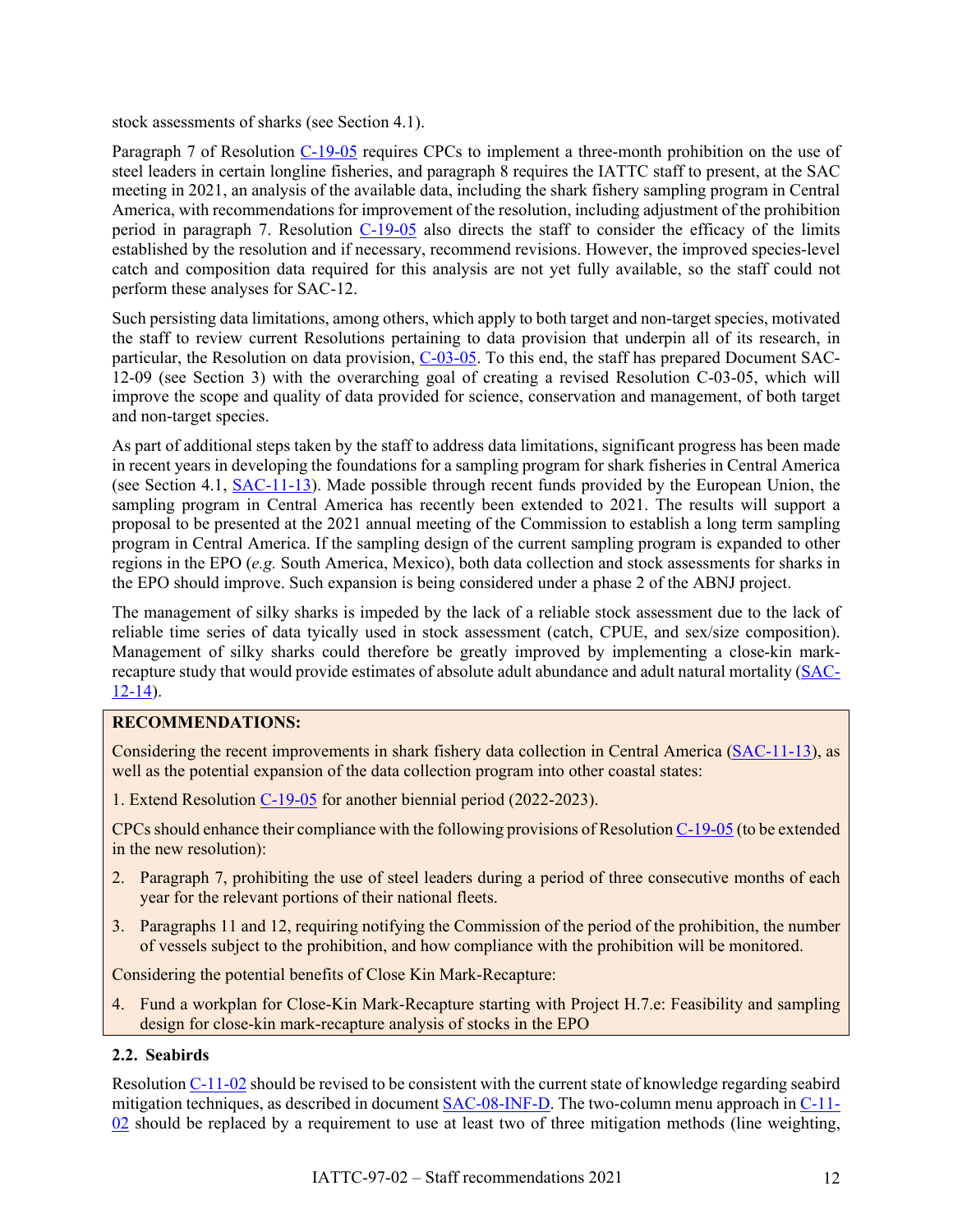night setting, and bird-scaring lines) in combination, in a way that will meet the minimum standards recommended by ACAP and BirdLife International. Other mitigation methods should not be approved until their effectiveness is proven.

#### **RECOMMENDATION:**

Revise Resolution [C-11-02](https://www.iattc.org/PDFFiles/Resolutions/IATTC/_English/C-11-02-Active_Seabirds.pdf) consistent with the current state of knowledge regarding seabird mitigation techniques.

#### <span id="page-12-0"></span>**B. DATA COLLECTION**

## <span id="page-12-1"></span>**3. GENERAL DATA PROVISIONS**

The scope of research conducted by IATTC's staff has broadened since the Antigua Convention entered into force over a decade ago, and data provision has not kept pace. This has severely hampered the staff's work, ultimately impacting the types and quality of research that can be undertaken to provide management advice. For example, the Antigua Convention explicitly mandates the consideration of impacts by EPO tuna fisheries on associated and dependent species. However, ecological analyses have been hampered by a lack of reliable data on bycatch species, with limited to no data available for fisheries other than large purseseine vessels (IATTC Class-6; fish carrying capacity > 363 t) that carry observers onboard for each trip.

Such limitations led the staff to review the Resolution on data provision  $(C-03-05)$ , which mandates the submission of the majority of fisheries data required by the staff to undertake their research. The staff concluded that Resolution C-03-05 requires updating to align with mandates of the Antigua Convention, the IATTC's Strategic Science Plan (SSP) and to harmonize with the Food and Agriculture Organization (FAO) and other tuna Regional Fisheries Management Organizations. To this end, the staff has prepared Document SAC-12-09 with the overarching goal to revise Resolution C-03-05 to improve the scope and quality of data submitted by CPCs for science, conservation and management. The document is intended to serve three purposes: 1) to provide background information on the rationale for improved data collection, and outline the data deficiencies for the various fisheries that must be resolved in order for the staff to perform the research necessary to meet its diverse responsibilities; 2) to form a basis to initiate discussions with CPCs on data collection improvements, and associated resources and capacity building requirements; and, 3) to provide a draft of proposed revisions to Resolution C-03-05 pertaining to fisheries known to catch species under the purview of the IATTC in the EPO for which data provision is not addressed under other resolutions.

#### **RECOMMENDATION:**

Through a series of workshops planned and facilitated by the staff, revise resolution [C-03-05](https://www.iattc.org/PDFFiles/Resolutions/IATTC/_English/C-03-05-Active_Provision%20of%20data.pdf) in consultation with CPCs, taking into consideration the elements presented in SAC-12-09. These workshops will be organized by main fishery with the purpose of discussing improvements in data collection, any required additional resources and capacity building activities.

#### **4. DATA FOR LARGE LONGLINERS**

Recent challenges with the assessments of the target tuna fisheries demanded the use of sophisticated analyses that required fine-scale spatial and temporal resolution catch, effort and size data [\(SAC-11-06;](https://www.iattc.org/Meetings/Meetings2020/SAC-11/Docs/_English/SAC-11-06-MTG_Bigeye%20tuna%20benchmark%20assessment%202019.pdf) [SAC-11-07;](https://www.iattc.org/Meetings/Meetings2020/SAC-11/Docs/_English/SAC-11-07-MTG_Yellowfin%20tuna%20benchmark%20assessment%202019.pdf) [IATTC-95-05\)](https://www.iattc.org/Meetings/Meetings2020/IATTC-95/Docs/_English/IATTC-95-05_The%20fishery%20and%20status%20of%20the%20stocks%202019.pdf) from the longline fleets operating far from the coasts and particularly in the high-seas, which in some cases, are not routinely available to the staff. Challenges are also encountered by the staff when producing assessments for tuna-like species, such as swordfish [\(SWO-01\)](https://www.iattc.org/Meetings/Meetings2020/SWO-01/1st-Technical-Workshop-on-Swordfish-in-the-South-EPO-ENG.htm), due to a lack of data. CPUE data from Japan forms the basis for the index of abundance used in the current assessments of bigeye and yellowfin tunas and it is key to address hypotheses of spatial structure for yellowfin tuna in the EPO. However, the magnitude and spatial extent of effort by the Japanese fleet has decreased markedly in the EPO, thereby deteriorating the quality of the indices of abundance. Recent collaborative work with Japan, Korea, Chinese Taipei and China has improved the understanding of their logbook data for developing new indices of abundance. Data for this work were only made available to the staff via multiple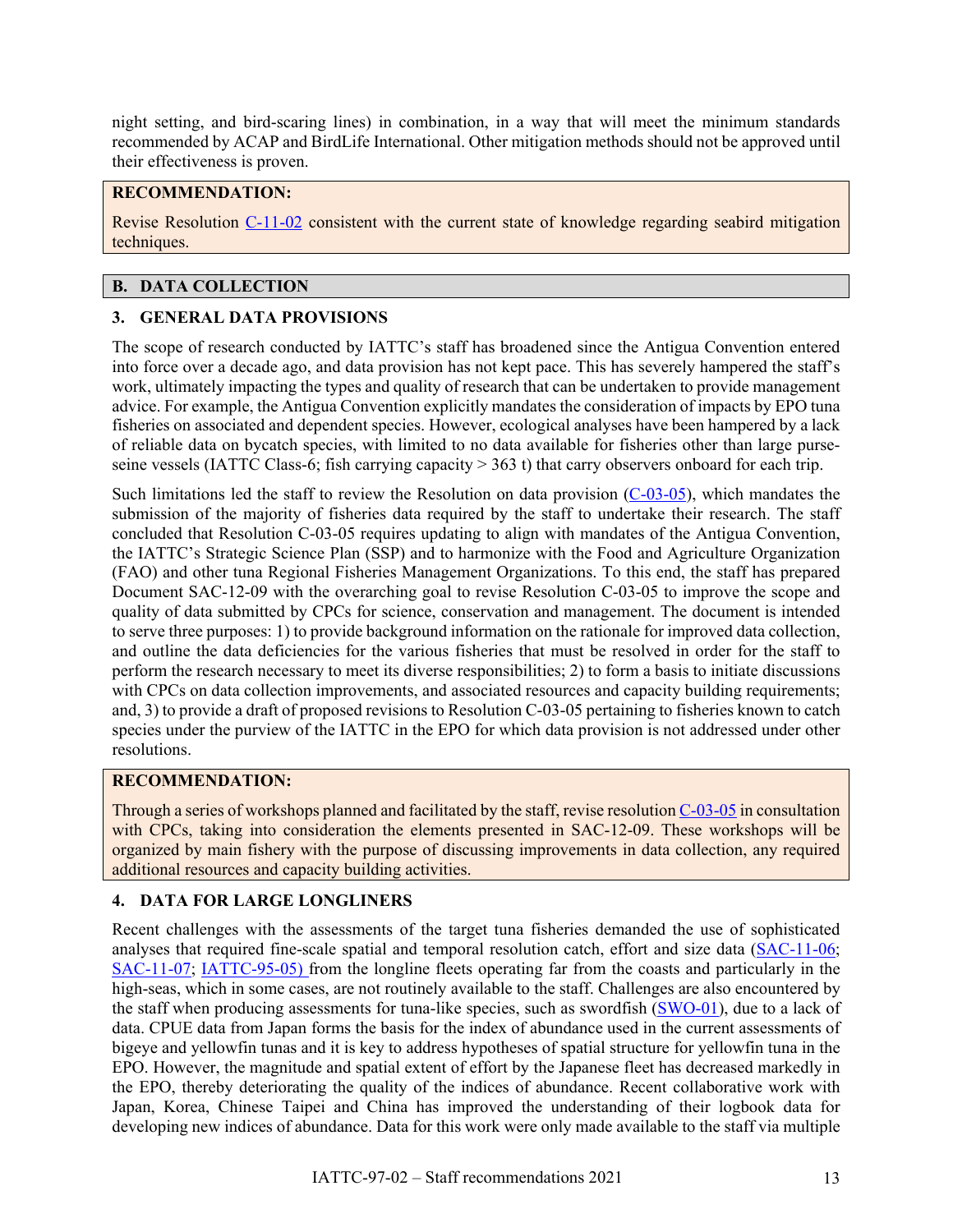MoUs between the IATTC and each CPC, which are renewed annually. The data regularly submitted by the CPCs related to the Resolution C-03-05 on data provision are aggregated spatially ( $1^\circ$  x  $1^\circ$  or  $5^\circ$  x  $5^\circ$ ) and contain little or no gear configuration information, and no vessel identifiers, which are important factors for better understanding changes in catchability and species targeting  $(OTM-30)$ , both of which influence abundance indices. Operational-level data (high resolution 'level 1' catch and effort data as defined in C-03-05) with corresponding size information are necessary to improve the indices of abundance routinely used in the stock assessments for bigeye and yellowfin tuna, and will become increasingly important for other commercially important species such as swordfish, other billfish and sharks. These data already exist for most, if not all, large longline fleets (and for some coastal longline fleets), and are currently submitted to other t-RFMOs by IATTC CPCs [\(WCPFC13\)](https://www.wcpfc.int/doc/data-01/scientific-data-be-provided-commission-revised-wcpfc4-6-7-and-9), and are similar to the data available to the staff for the purse-seine fishery. Therefore, these equivalent longline data should be expected to be made available to staff on an annual basis for the purposes of improving the quality of data reporting and research to facilitate fulfillment of mandates by the Antigua Convention.

The staff has prepared an extensive workplan to address several uncertainties in the stock assessment of yellowfin, bigeye tuna and other species that will require high-resolution CPUE data with corresponding size information. The staff has routine access to high-resolution data for most of the purse-seine fleet, but not for the longline fleet from which indices of abundance are mostly derived. The quality of stock assessments of tuna and tuna-like species undertaken by the staff will therefore continue to be severely compromised without access to these high quality existing data.

The staff proposes that submission of current and historic high-resolution, operational-level catch, effort and size ("TASK II") data, by sex, be required for the high-seas longline to improve stock assessments of tuna and tuna-like species. This will allow the scientific staff to fulfil its mission detailed in the SSP to "undertake state-of-the-art scientific research to inform sound management advice, aiming at the conservation and sustainable use of the marine species and ecosystems covered by the Antigua Convention" additional to completing the proposed workplan (SAC-12-01). The staff will continue to be mindful of data confidentiality as demonstrated by the handling of the purse-seine data in strict accordance with Resolutions [C-04-10,](https://www.iattc.org/PDFFiles/Resolutions/IATTC/_English/C-04-10-Active_Catch%20reporting.pdf) [C-15-07](https://www.iattc.org/PDFFiles/Resolutions/IATTC/_English/C-15-07-Active_Amends%20and%20replaces%20C-13-05%20Procedures%20for%20confidential%20data.pdf) and [IATTC Rule of Procedure XIII.](https://www.iattc.org/PDFFiles/Resolutions/IATTC/_English/C-12-03-Active_IATTC%20Rules%20of%20procedure%20as%20amended%20by%20Resoluton%20C-14-08%20and%20C-17-04.pdf#page=5)

#### **RECOMMENDATIONS:**

Each CPC to submit in 2021 to the IATTC set-by-set catch and effort (TASK II 'level 1' data) and ancillary operational information, from longline logbooks for both historical and current periods, and updates thereafter. All data fields requested are listed in SAC-12-09 Annex 1, Appendix 2 TASK II. However, at a minimum, the following fields must be provided (unless unavailable): Vessel unique identifier, date and time of start and end of set, latitude and longitude of start and end of set, number of hooks used, number of floats used, maximum fishing depth of the hooks, number of light sticks used, length of the mainline, material of the mainline, length of the branchline, material of the branch line, length of the float line, material of the floatline, bait, species caught (all), number of fish (by species).

Each CPC to submit to the IATTC size composition data by sex with date of collection and fine-resolution location information, both historical and current periods.

## **5. DATA FOR PURSE-SEINE VESSELS WITHOUT ON-BOARD OBSERVERS**

The catch information of the portion of the purse-seine fleet that operates without observers aboard, consistent with the rules and procedures adopted by the Commission and the rules of the AIDCP and related instruments, is essential to ensure full compliance with Resolution C-03-05 and the assembling of the best scientific evidence needed to inform the consideration and adoption of conservation and management measures. In this respect, it should be recalled also that, as established in the Resolution, CPCs are directly responsible for the collection of the catch information specified in the resolution and its submission to the Director. In the interests of obtaining complete and timely data, the staff considers that the best way forward would be for each CPC to ensure that its competent authority collect this information (mainly logbook data, but also any other relevant data) at the end of each fishing trip, and provide it to the IATTC staff as soon as possible thereafter, without prejudging its further compilation and provision to the Director on an annual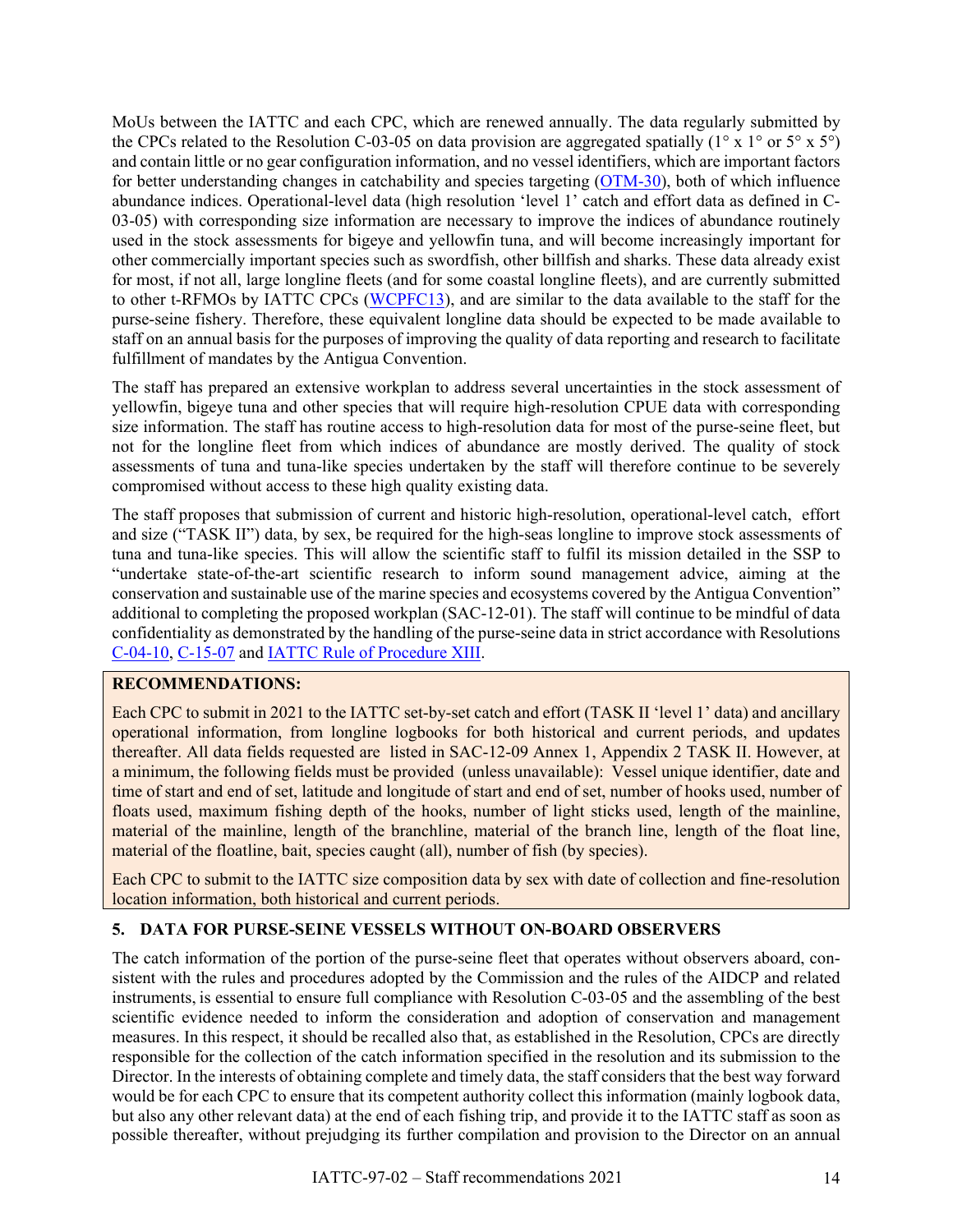basis.

## **RECOMMENDATION:**

Each CPC should ensure that its competent authority collects the logbook and other pertinent data from every fishing trip made without an observer aboard at the end of the trip, and provides them to the IATTC staff as soon as possible afterwards.

## <span id="page-14-0"></span>**6. SHARKS AND RAYS**

## **6.1. Improving data collection and stock assessments for sharks**

Paragraph 1 of Resolution [C-16-05](https://www.iattc.org/PDFFiles/Resolutions/IATTC/_English/C-16-05-Active_Management%20of%20sharks%20species.pdf) requires the IATTC staff to develop a workplan for completing full stock assessments for silky and hammerhead sharks. As noted in [SAC-05 INF-F,](https://www.iattc.org/Meetings/Meetings2014/May/_English/SAC-05-INF-F-Assessment-of-silky-sharks.pdf) [SAC-05-11a,](https://www.iattc.org/Meetings/Meetings2014/May/_English/SAC-05-11a-Indicators-for-silky-sharks.pdf) and [SAC-](https://www.iattc.org/Meetings/Meetings2016/SAC-07/PDFs/Docs/_English/SAC-07-06b(iii)_Results-of-FAO-GEF-shark-project-2-REV-11-01-2016.pdf) $07-06b(iii)$ , improving shark fishery data collection in the EPO is an essential prerequisite.

There are continuing data deficiencies for three fishery components that catch silky and/or hammerhead sharks in the EPO: 1) coastal (*i.e*. 'artisanal') longline and gillnet fisheries [\(SAC-07-06b\(iii\);](https://www.iattc.org/Meetings/Meetings2016/SAC-07/PDFs/Docs/_English/SAC-07-06b(iii)_Results-of-FAO-GEF-shark-project-2-REV-11-01-2016.pdf) [SAC-08-07e\)](https://www.iattc.org/Meetings/Meetings2017/SAC-08/PDFs/Docs/_English/SAC-08-07e_Establishing-minimum-data-standards-and-reporting-requirements-for-longline-observer-programs-under-resolution-C-11-08.pdf); 2) high-seas longline fisheries [\(SAC-08-07b;](https://www.iattc.org/Meetings/Meetings2017/SAC-08/PDFs/Docs/_English/SAC-08-07b_Preliminary-metadata-review-for-the-high-seas-longline-fishery.pdf) [SAC-08-07e\)](https://www.iattc.org/Meetings/Meetings2017/SAC-08/PDFs/Docs/_English/SAC-08-07e_Establishing-minimum-data-standards-and-reporting-requirements-for-longline-observer-programs-under-resolution-C-11-08.pdf); and 3) small<sup>[11](#page-14-1)</sup> purse-seine vessels [\(SAC-08-](https://www.iattc.org/Meetings/Meetings2017/SAC-08/PDFs/Docs/_English/SAC-08-06a_A-review-of-fishery-data-available-for-small-purse-seine-vessels-with-emphasis-on-FADs.pdf) [06a\)](https://www.iattc.org/Meetings/Meetings2017/SAC-08/PDFs/Docs/_English/SAC-08-06a_A-review-of-fishery-data-available-for-small-purse-seine-vessels-with-emphasis-on-FADs.pdf). In particular, without data from a properly designed long-term sampling program of Mexican, Central American, and South American artisanal fisheries (a significant part of component (1)), the IATTC staff will not be able to meet this requirement of Resolution C-16-05.

As a first step toward developing sampling designs for catch and size composition in artisanal fisheries, and for size composition in industrial longline fisheries, a wealth of information has been collected in five Central American countries under Project C.4.a, funded by FAO-GEF through March 2019, and through March 2020 by the IATTC capacity-building fund [\(SAC-11-13\)](http://www.iattc.org/Meetings/Meetings2020/SAC-11/Docs/_English/SAC-11-13_Pilot%20study%20for%20shark%20fishery%20sampling%20program%20in%20Central%20America.pdf). A total of 676 artisanal landing sites for shark catches were identified in five countries, and information on fishing effort and on catch rates by species and life stage were obtained in interviews with fishers. The data were used to make order-ofmagnitude estimates of shark catches by site, and for the region, which will be used to inform decisions on resource allocation for future sampling programs. In addition, exhaustive sampling data on catch size composition, by species and taxon, were collected from 90 unloadings by longline vessels in Costa Rica and Panama. Simulations were conducted with those data to determine parameters for size composition sampling protocols that will be tested in 2020, and further simulations are currently being conducted.

With funding from the European Union, in April 2020 the staff initiated Phase 1 of the long-term sampling project (Project [C.4.b\)](https://www.iattc.org/Meetings/Meetings2018/IATTC-93/PDFs/Docs/_English/IATTC-93-06c-REV-22-Aug-18_Unfunded%20projects.pdf#page=5). To date, sampling technicians have been hired and plans have been developed to implement the sampling designs. The data collected in Project C.4.a has been invaluable for informing decisions on sampling priorities and allocation of resources. Field testing of the sampling methodology developed as part of Project C.4.a has been delayed due to the COVID-19 pandemic, but despiste this the sampling technicians began this work in late summer 2020. It will include sampling designs for estimating the composition of shark catches by coastal longline and gillnet fisheries and by the industrial longline fisheries of EPO coastal nations. Made possbile through recent funds provided by the European Union, the sampling program in Central America has been extended beyond to complete the year of 2021. Based on the results of this sampling program, a proposal will be presented by the staff at the 2021 annual meeting of the Commission for the establishment of a long term sampling program in the region. If the sampling program is expanded to other regions in the EPO, both data collection and stock assessments for sharks in the EPO should improve. Such expansion is being considered under a phase 2 of the ABNJ project.

Given the scale and importance of the shark fisheries in Central America and the lack of fishery/biological sampling data from shark landings in that region  $(SAC-07-06b(iii))$ , the staff reiterates the following recommendation:

<span id="page-14-1"></span><sup>&</sup>lt;sup>11</sup> IATTC classes 1-5; carrying capacity  $\leq 363$  t.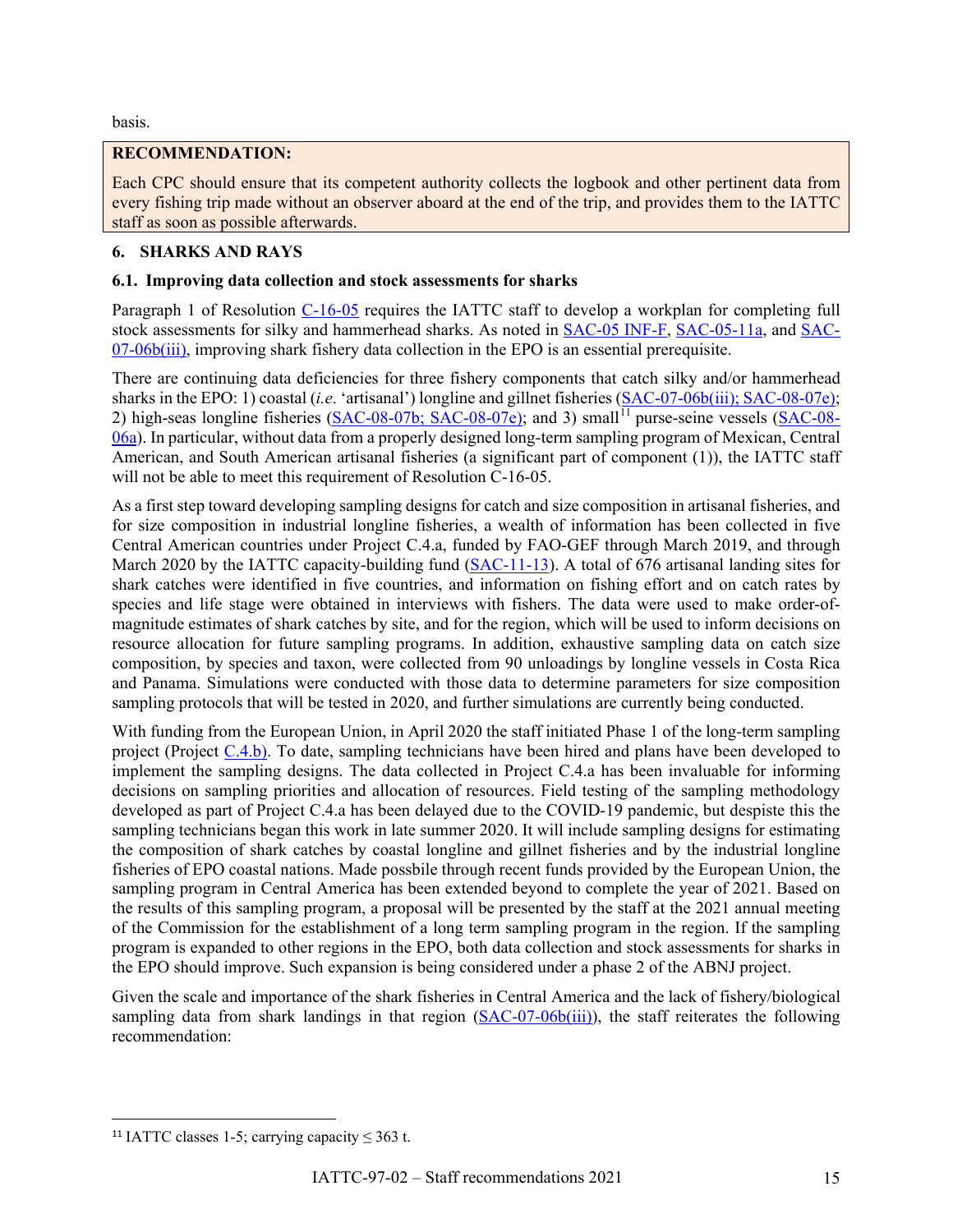## **RECOMMENDATION:**

Establish an IATTC field office in Central America near some of the ports where most shark landings occur.

As regards fishery component (2), Resolution C-12-07 requires that vessel captains record all shark catches transshipped, but not by species. Species data are needed for accurate estimates of species-specific catches, so the staff recommends that vessel captains record transshipments of sharks by species.

#### **RECOMMENDATION:**

Require all vessel captains to complete the transshipment declaration forms of Resolution C-12-07 by species, for all shark catches.

Previous recommendations by the staff on data collection by observers on longline vessels and Class 1-5 purse-seine vessels are reiterated in Section 8.

#### <span id="page-15-0"></span>**7. ECOSYSTEM CONSIDERATIONS**

#### **7.1. Development of a fishery-dependent ecological sampling program for EPO tuna fisheries**

Accurate depictions of trophic connections, based on data from trophic ecology studies, are fundamental to the ecosystem models that the IATTC staff develops and uses to assess the ecological impacts of fishing, and to forecast potential changes in ecosystem structure due to fishing and/or climate change, such as the impact of increasing fishing effort on floating objects in the EPO (see [SAC-12-13\)](https://www.iattc.org/Meetings/Meetings2021/SAC-12/Docs/_English/SAC-12-13_Ecosystem%20model%20of%20the%20EPO%20progress%20report.pdf). However, the most recent trophic data used in the recently updated version of Olson and Watters (2003) ETP7 ecosystem model of the EPO, now called "ETP-21", were collected in the early 1990s. Since then some of the strongest El Niño events on record have occurred, with potentially significant effects on the diets and abundance of key predators, and the subsequent trophic pathways throughout the ecosystem. This program may also help meet the data needs of other IATTC projects, such as the collection of revised length-weight, length-length, and other morphometric relationships.

## **RECOMMENDATION:**

In collaboration with CPCs and relevant stakeholders, develop a fishery-dependent ecological sampling program to collect stomach and tissue samples from key predators for ecological analyses of contents, stable isotopes and fatty acids.

#### <span id="page-15-1"></span>**8. FISH-AGGREGATING DEVICES (FADs)**

The recommendations in this section are based on document **FAD-03 INF-A**; some of them were endorsed by the *ad-hoc* working group on FADs, [SAC-09](https://www.iattc.org/Meetings/Meetings2018/IATTC-93/PDFs/Docs/_English/IATTC-93-03_Recommendations-of-the-9th-meeting-of-the-Scientific-Advisory-Committee.pdf) and [SAC-10.](https://www.iattc.org/Meetings/Meetings2019/IATTC-94/Docs/_English/IATTC-94-02_Recommendations%20of%20the%2010th%20meeting%20of%20the%20Scientific%20Advisory%20Committee.pdf)

#### **8.1. Timely provision of FAD data**

Resolution C-19-01 requires that CPCs provide data on FADs recorded by captains of purse-seiners without observers aboard for the previous calendar year "*no later than 90 days prior to each regular meeting of the SAC*", and that the IATTC staff present a preliminary analysis of that information to the SAC. However, given the variety of formats received and many other tasks required of the staff in preparation for SAC meetings, this does not allow sufficient time for a thorough analysis of the data, and therefore more timely provision of data is desirable.

#### **RECOMMENDATION:**

CPCs should provide the FAD data from each fishing trip without an observer aboard to the IATTC staff as soon as possible after the trip terminates.

#### **8.2. Standard reporting format**

Resolution C-19-01 requires all CPCs "*to ensure their vessel owners and operators record and report to the appropriate national authorities any interaction with FADs, using a standard format to be developed by the Commission staff*". Since 1 January 2020, on purse-seine vessels without an observer aboard, the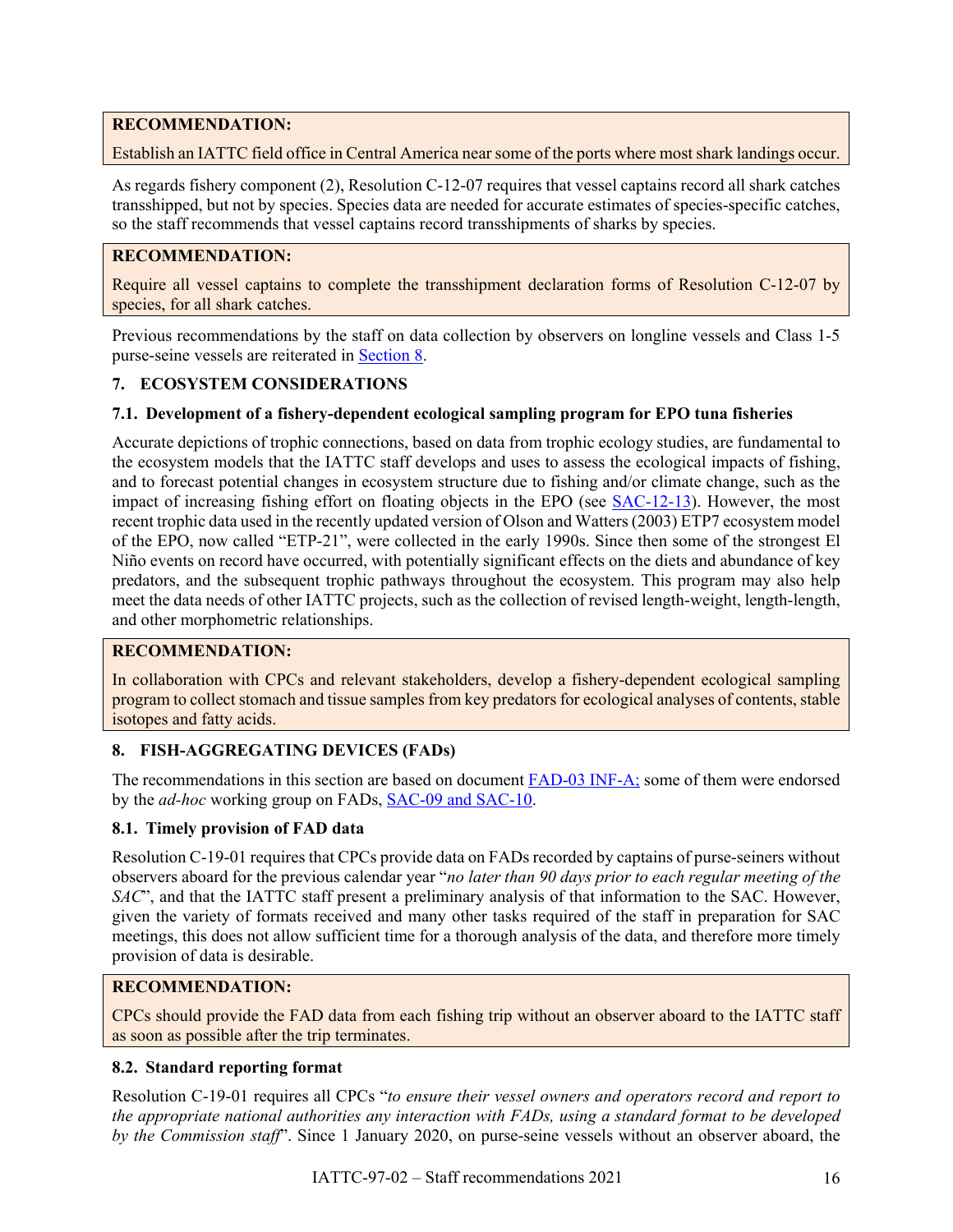captain is responsible for recording FAD data, and it is important that all captains use only the form developed by the IATTC staff (FAD form 9/2018; available [here](https://www.iattc.org/Downloads.htm) in [pdf](https://www.iattc.org/Downloads/Forms/FADs_Fish-aggregating%20device%20form%20(FADs)%20Sep-2018.pdf) or [MS Excel](https://www.iattc.org/Downloads/Forms/FADs_Fish-aggregating%20device%20form%20(FADs).xlsm) format), to ensure that all necessary data are collected in a standard format.

## **RECOMMENDATION:**

For purse-seine vessels without an observer aboard, data related to interactions with FADs should be recorded exclusively on the standard form developed by the IATTC staff [\(FAD form 9/2018\)](https://www.iattc.org/Downloads/Forms/FADs_Fish-aggregating%20device%20form%20(FADs)%20Sep-2018.pdf).

## **8.3. Provision of detailed buoy data**

Under Resolution [C-17-02,](https://www.iattc.org/PDFFiles/Resolutions/IATTC/_English/C-17-02-Active_Tuna%20conservation%20in%20the%20EPO%202018-2020%20and%20amendment%20to%20resolution%20C-17-01.pdf) now [C-20-06,](https://www.iattc.org/PDFFiles/Resolutions/IATTC/_Spanish/C-20-06-Active_Medidas%20de%20Conservacion%20para%20los%20atunes%20tropicales%20en%20el%20OPO%20durante%202021%20de%20conformidad%20con%20la%20Res%20C-20-05.pdf) CPCs are required to provide "daily information" on their active FADs, which is interpreted to mean a single data point per FAD per day, the selection criteria for which are unclear (*e.g.* no acoustic biomass information is required by the Resolution). This combination of low resolution and uncertain selection criteria means that these data are of limited scientific utility. Also, CPCs can report data in different formats, sometimes highly summarized (without any information on FAD identification or trajec-tory), which again are of little use for science. Moreover, Resolution [C-19-01](http://www.iattc.org/PDFFiles/Resolutions/IATTC/_English/C-19-01-Active_Amends%20and%20replaces%20C-18-05%20FADs.pdf) allows CPCs to use different methods for marking and identifying FADs. As a result, the data currently provided are inadequate even for analyses to determine the level of data resolution required for an assessment of the FAD fishery, since the various FAD-related IATTC datasets cannot be matched and combined. As noted by voluntary pilot studies using raw buoy data, including both trajectories and acoustic biomass information, at regional (*e.g*. [FAD-05-INF-E\)](https://www.iattc.org/Meetings/Meetings2021/FAD-05a/Docs/_English/FAD-05-INF-E_Buoy%20abundance%20index.pdf) and global (*e.g*. IOTC-2020-WPTT20-14, [SCRS/2019/075\)](https://www.iccat.int/Documents/CVSP/CV076_2019/n_6/CV076060321.pdf) level, scientific studies require high-resolution, standardized data, and the staff therefore recommends that CPCs provide the raw buoy data in order to conduct the appropriate scientific analyses.

## **RECOMMENDATION:**

CPCs should provide to the IATTC staff the same raw buoy data received by original users (*i.e.* vessels, fishing companies), including both trajectories and acoustic biomass information.

## <span id="page-16-0"></span>**9. FISHING GEAR CONFIGURATIONS**

Describing changes in gear configurations is important for monitoring changes over time in fishing strategies, to improve stock assessments and management advice (Strategic Science Plan, Target [J.1\)](https://www.iattc.org/Meetings/Meetings2018/IATTC-93/PDFs/Docs/_English/IATTC-93-06a_Strategic%20Science%20Plan.pdf#page=5).

## **RECOMMENDATION:**

Require that vessels submit the purse-seine and longline gear description forms appended to Document [SAC-05-05.](https://www.iattc.org/Meetings/Meetings2014/SAC-05/Docs/_English/SAC-05-05_Fishing-gear-data-for-scientific-purposes.pdf) Any significant modifications made to the gear subsequently should be reported on these forms prior to departing port with the modified gear.

## <span id="page-16-1"></span>**10. OBSERVER COVERAGE**

## **10.1. Purse-seine fishery**

## **10.1.1. Observer coverage of purse-seine vessels of less than 364 t carrying capacity**

No formal, fleet-wide on-board observer program exists for Class 1-5 purse-seine vessels, and as a result, trips by many small [12](#page-16-2) purse-seine vessels are never sampled by observer programs [\(SAC-08-06a;](https://www.iattc.org/Meetings/Meetings2017/SAC-08/PDFs/Docs/_English/SAC-08-06a_A-review-of-fishery-data-available-for-small-purse-seine-vessels-with-emphasis-on-FADs.pdf) SAC-12-09). Vessel logbooks and cannery unloading records are the principal sources of data on the activities of these vessels. However, they generally do not contain information on tuna discards, and the data are less complete and detailed that those collected by observers. In addition, bycatch information is only rarely recorded in logbooks, which hampers efforts to conduct assessments for such species. Electronic monitoring (EM) for this fleet component is currently being explored (Project D.2.a; [SAC-10-12\)](https://www.iattc.org/Meetings/Meetings2019/SAC-10/Docs/_English/SAC-10-12_Electronic%20monitoring%20of%20small%20purse%20seine%20vessel%20activities%20and%20catches.pdf), and some capabilities of EM detected in the pilot study are detailed in Appendix 2 of [SAC-11-11;](https://www.iattc.org/Meetings/Meetings2020/SAC-11/Docs/_English/SAC-11-11_Standards%20for%20electronic%20monitoring%20(EM).pdf) however, EM data collection is not likely to begin at any significant level prior to January 2025, given the steps that need to be completed for implementation of an EM System in the EPO (SAC-12-10; SAC-12-11). Therefore, a fleet-wide observer program is needed to obtain the data

<span id="page-16-2"></span><sup>&</sup>lt;sup>12</sup> Carrying capacity  $\leq$  363 t.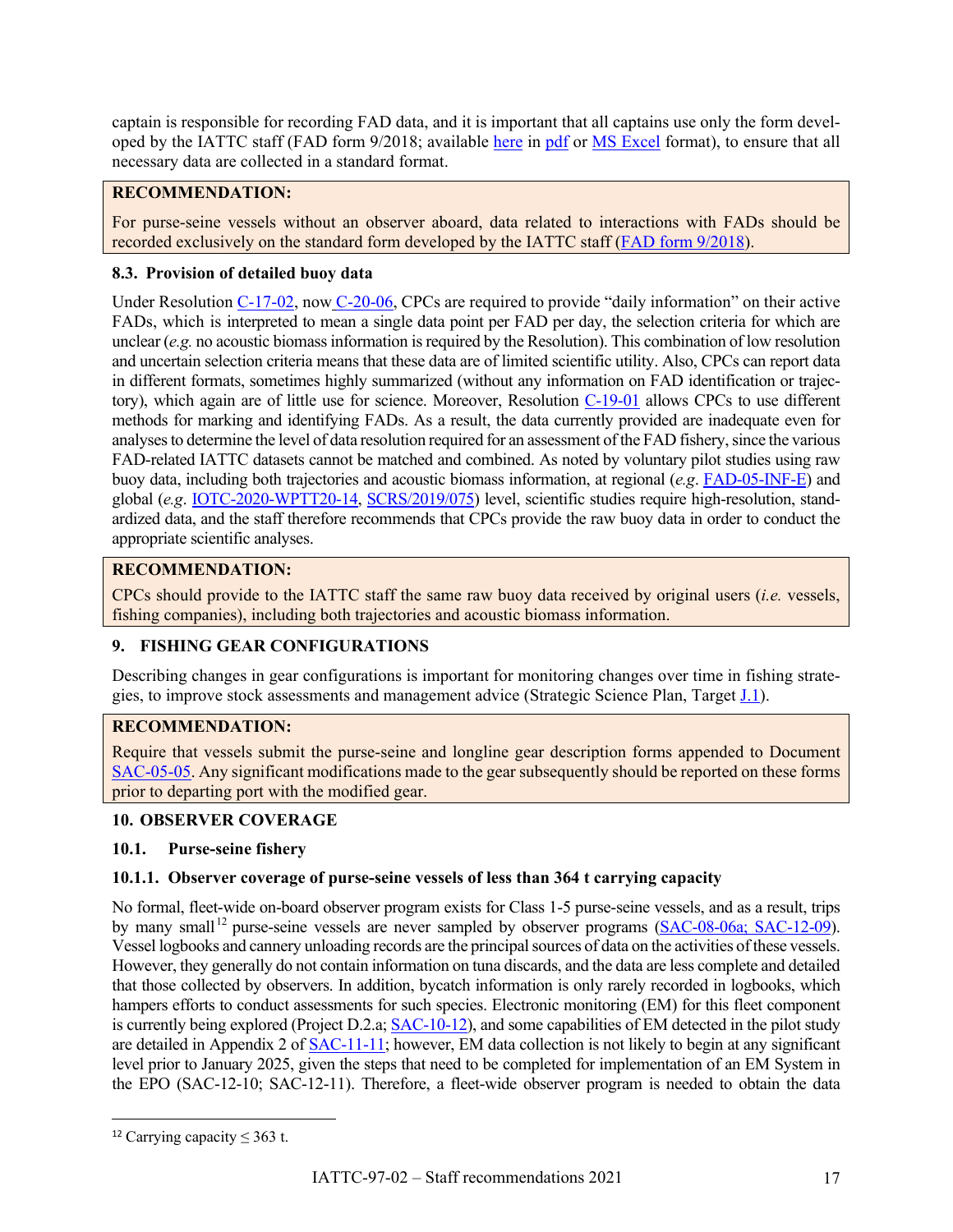necessary for estimating the quantity and species composition of bycatches by these vessels and to understand the strategies and dynamics of their operations. Based on a previous study of EPO data for Class-6 vessels fishing on floating objects (IOTC Proceedings WPDCS-01-09, 4: 48–53), an initial sampling coverage of 20% of all trips of the small-vessel fleet component is recommended.

#### **RECOMMENDATION:**

Establish a fleet-wide observer program for purse-seine vessels of less than 364 t carrying capacity, with a sampling coverage of 20%.

#### **10.2. Longline fishery**

#### **10.2.1. Observer coverage**

Resolution [C-19-08](https://www.iattc.org/PDFFiles/Resolutions/IATTC/_English/C-19-08-Active_Observers%20on%20longliners.pdf) requires that at least 5% of the fishing effort by longline vessels greater than 20 m length overall (LOA) carry a scientific observer. However, recent analyses undertaken by IATTC staff with the new operational-level data collected by observers onboard large longline vessels showed that, at such a low level of coverage, the data are not representative of the fishing activities of the entire fleet and cannot even be used to produce accurate estimates of total catch of target species such as bigeye tuna and yellowfin tuna [\(BYC-10 INF-](https://www.iattc.org/Meetings/Meetings2021/BYC-10/_English/BYC-10-INF-D_Update%20on%20operational%20longline%20observer%20data.pdf)[D\)](https://www.iattc.org/Meetings/Meetings2021/BYC-10/_English/BYC-10-INF-D_Update%20on%20operational%20longline%20observer%20data.pdf). Therefore, the staff concludes that 5% coverage is too low for calculating accurate estimates of the total catches of bycatch species caught by these vessels, particularly those species caught infrequently, such as sea turtles, seabirds and some sharks of conservation concern. In fact, several studies of sampling coverage for other longline fisheries have shown that 20% coverage is considered the minimum level required for estimating total catch. Both the staff and th[e SAC](https://www.iattc.org/Meetings/Meetings2017/IATTC-92/PDFs/Docs/_English/IATTC-92-04c_Recommendations-of-the-8th-meeting-of-the-Scientific-Advisory-Committee.pdf) have recommended that this level of coverage be adopted for longline vessels over 20 m LOA [\(SAC-10 INF-H\)](https://www.iattc.org/Meetings/Meetings2019/SAC-10/INF/_English/SAC-10-INF-H_Standardizing%20longline%20reports%20C-11-08.pdf).

#### **RECOMMENDATION:**

The staff maintains its recommendation of at least 20% observer coverage of longline vessels over 20 m length overall.

## **10.2.2. Data standards and reporting**

In 2019, the Commission replaced Resolution [C-11-08](https://www.iattc.org/PDFFiles/Resolutions/IATTC/_English/C-11-08-Active_Observers%20on%20longline%20vessels.pdf) on scientific observers on longline vessels with Resolution [C-19-08.](https://www.iattc.org/PDFFiles/Resolutions/IATTC/_English/C-19-08-Active_Observers%20on%20longliners.pdf) Annex B to C-19-08 formalizes the minimum data standards for longline observer data collection approved by SAC-08 in 2017. Under these measures, all CPCs with qualifying longline vessels fishing in the EPO are required to report all operational data collected by their respective observer programs since 2013. However, several CPCs have not yet reported data for all years, nor responded to the Director's letter of February 2020 requesting information on the status of the missing data.

## **RECOMMENDATIONS:**

CPCs should submit all operational longline observer data collected from 1 January 2013 to present, consistent with the minimum data standards contained in Annex B of C-19-08, or provide a clear and complete explanation as to why the missing datasets have not been submitted.

#### <span id="page-17-0"></span>**11. ELECTRONIC MONITORING**

#### **11.1. Implementing an electronic monitoring system for the tuna fisheries**

Electronic monitoring (EM) is increasingly being used worldwide to record the activities of fishing vessels, to complement human observer programs, and where on-board observer coverage is too low or nonexistent. Resolution [C-19-08](https://www.iattc.org/PDFFiles/Resolutions/IATTC/_English/C-19-08-Active_Observers%20on%20longliners.pdf#page=2) requires the IATTC staff, in consultation with CPCs, to "*prepare a draft proposal for the development of minimum standards for the implementation of an [electronic monitoring system] for the longline fleets, taking into account the experience of CPCs that are implementing EMS on longline vessels and progress made in other tuna RFMOs, to be submitted to the SAC meeting of 2020*". The resolution also requires that the SAC, in consultation with the IATTC staff, "*present recommendations on this proposal to the Commission for its consideration at its annual meeting in 2020*". The IATTC staff has developed, in consultation with experts on the matter, documents [SAC-11-10,](https://www.iattc.org/Meetings/Meetings2020/SAC-11/Docs/_English/SAC-11-11_Standards%20for%20electronic%20monitoring%20(EM).pdf) EMS-01-01, and EMS-